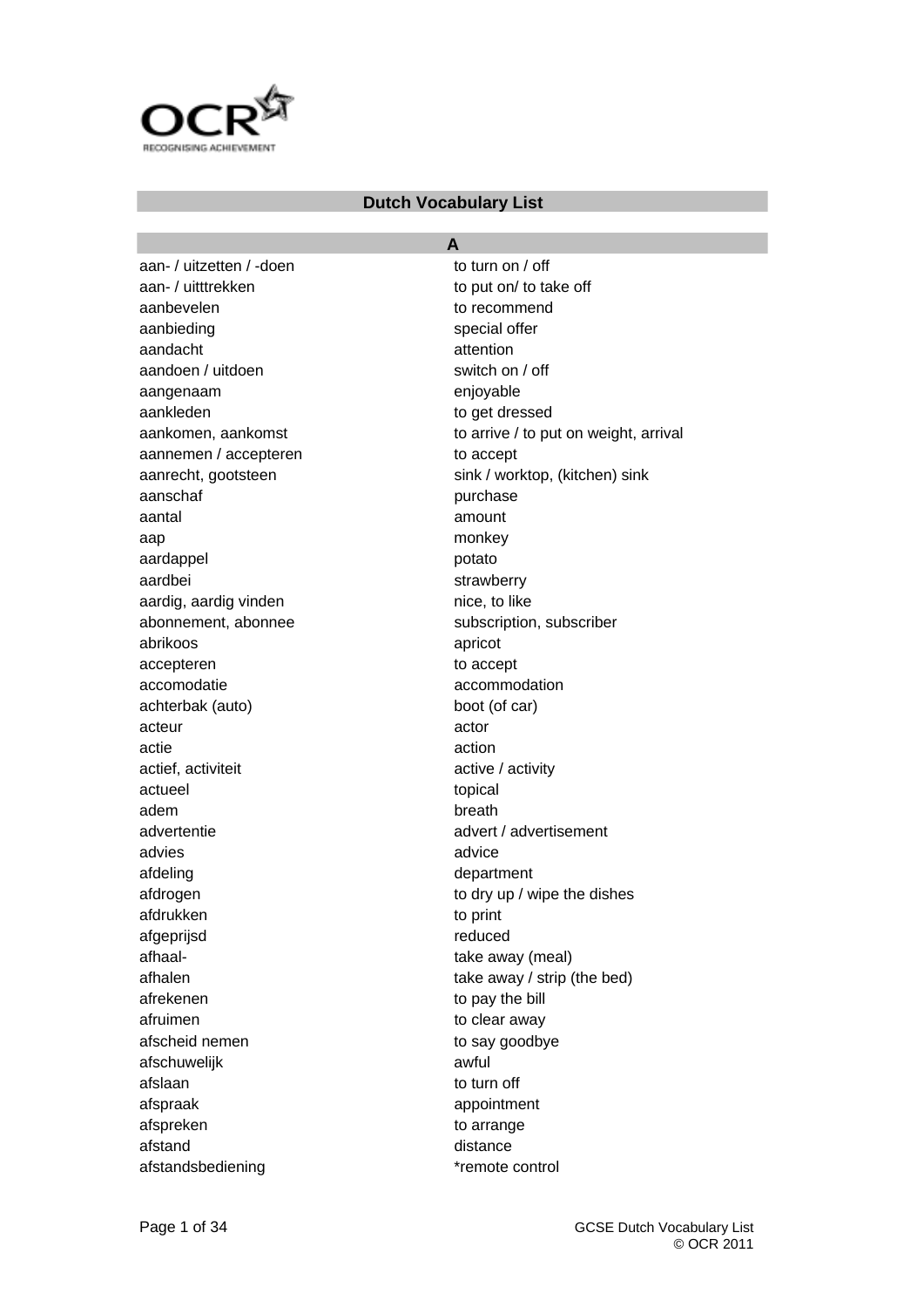afval rubbish afvallen to lose weight afzeggen to cancel afzender afzender sender sender sender sender sender sender sender sender sender sender sender sender sender s agenda diary diary diary alcohol, alcoholvrij alcohol, alcohol free alfabet alphabet allebei both alleen and a structure alone alleenstaand, niet getrouwd single, unmarried allergie / allergisch allergy, allergic allerlei aller all sorts of things alles everything amusement entertainment ananas pineapple anders different angst fear that the contract of the contract of the contract of the contract of the contract of the contract of the contract of the contract of the contract of the contract of the contract of the contract of the contract o antwoorden to answer ANWB AA or RAC apart apart apotheker, drogist pharmacy, pharmacist apparaat equipment / machine appartement appartment appel apple apple apple apple appelflappen deep-fried apples arbeidsbureau iob centre archief file arm arm / poor armband bracelet arresteren to arrest artikel article assistent assistant asthma / asthmatisch asthma, asthmatic atletiek athletics athletics aula school hall and school hall auto(mobilist) car (driver) avond evening avondeten het dinner, evening meal avontuur adventure adventure azijn vinegar

### **B**

baard baard beard beard beard baard baard baard baard baard baard baard baard baard baard baard baard baard ba baas boss badkamer, wc / toilet bathroom, toilet / loo bagage, bagagedrager luggage, pannier bakken, bakker to bake / to fry, baker bal ball balkon balcony / circle

baan, baantje is in the students of the small job (e.g. for students) bad (het), in bad gaan bath (tub), to have a bath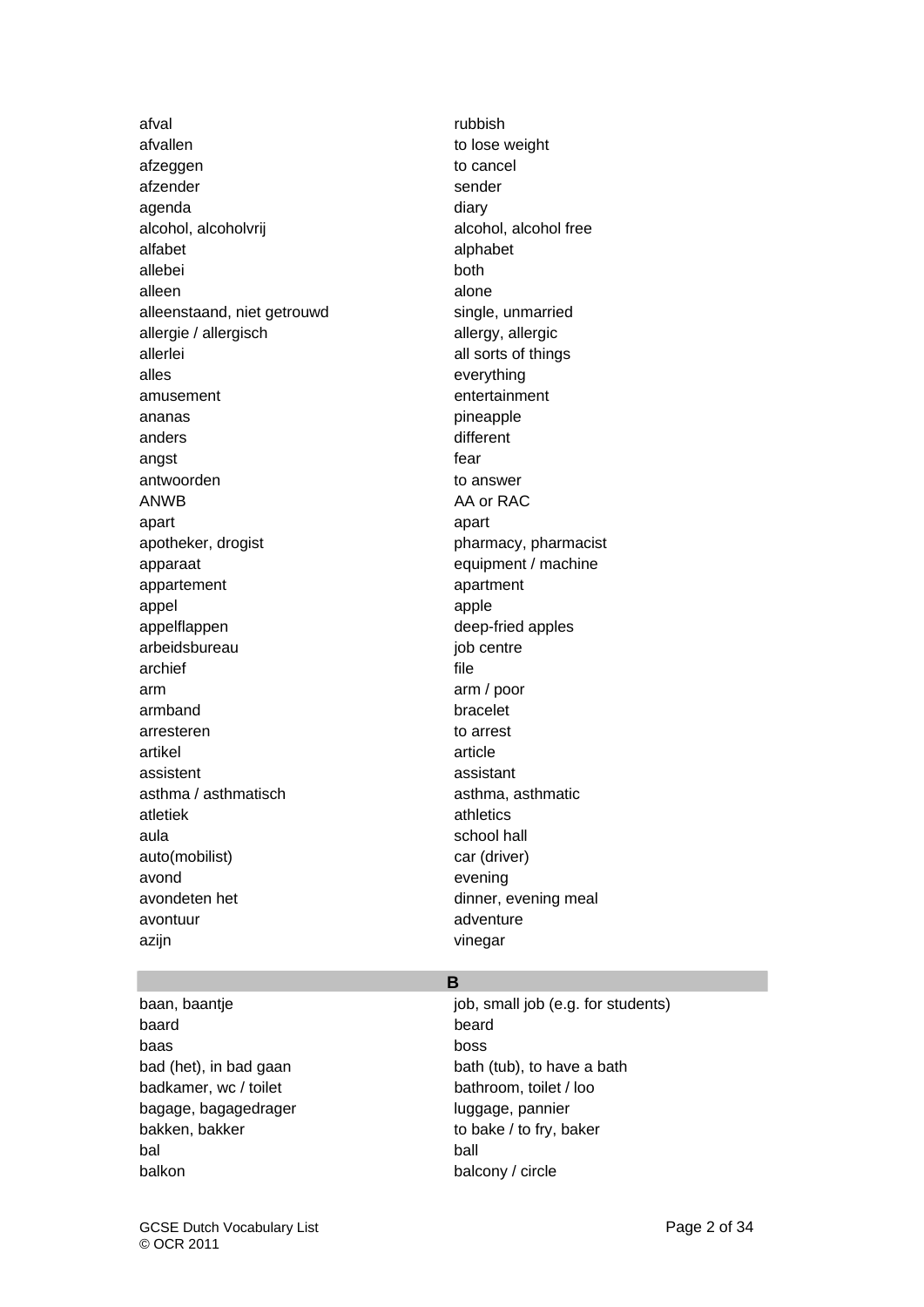banaan banana band tyre that the set of the set of the set of the set of the set of the set of the set of the set of the set o bank bank, sofa, settee basisschool **primary school** bed bed bedanken to thank bedenken to think of bediening service bedoelen to mean to mean bedrag amount bedrijf firm firm **firm** been leg and the state of the state of the state of the state of the state of the state of the state of the sta beest beast beast beast beast beast beast beast beast beast beast  $\sim$ beetje bit / a little begane grond ground floor beginnen to begin begrijpen to understand begroeten to greet behalve except behandelen to treat behulpzaam helpful bejaardentehuis old people's home bekend (well) known beker mug / cup (trophy) beklimmen / klimmen to climb bel bell belachelijk ridiculous belangrijk important belangstelling interest beleefd polite beleg beleg (sandwich) filling bellen to phone / to ring beloning reward beloven to promise berg mountain's) bericht message beroemd famous beroep profession beschadigen to damage to damage beschermen to protect beschikbaar available, free beschrijven to describe beslissen/ besluiten to decide bespreken to book bestellen to order bestemming destination betaalpas (credit / debit) card betalen to pay betekenen to mean to mean beter worden / zijn get / be well

bang (zijn) (to be) frightened / afraid / anxious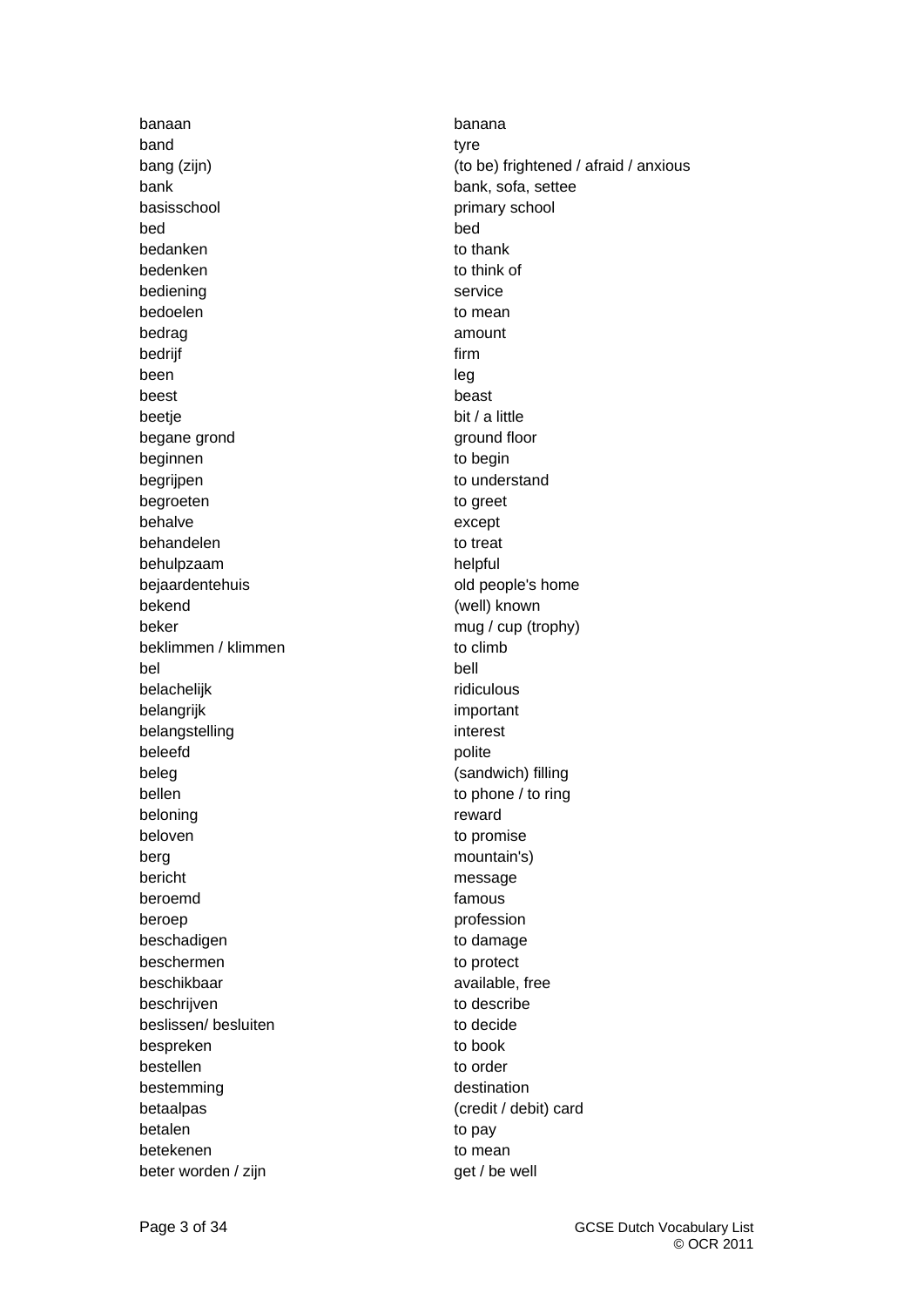beurt turn and the set of the set of the set of the set of the set of the set of the set of the set of the set bevestigen to confirm bevoegdheid qualification bewaren to keep / to save bewolkt cloudy bezet **bezet** occupied (seat) bezienswaardigheden sights bezig best busy bezitten to owe bezoeken/ op bezoek gaan to visit bezorgen to deliver bibliotheek library biefstuk steak steak bij bee bijten, beet to bite, bite bijzonder particular / special binnen inside binnenstad (oude) binnenstad (oude) biologisch **organic** bioscoop cinema bitter bitter bitter bitter bitter bitter bitter bitter bitter bitter bitter bitter bitter bitter bitter bitte blad leaf and the state of the state of the state of the state of the state of the state of the state of the s blauw blue blue blue bleek **pale** blessure injury blij gladly) blijven blijven blijven blijven blijven blijven blijven blijven blijven blijven blijven blijven blijven blijve blijven zitten to repeat the year blik can, tin bliksem lightning blind blind bloed, bloeddruk blood, blood pressure bloem flower bloemkool cauliflower blokfluit recorder blond blond blouse blouse blouse blussen to extinguish bocht bend boek book boer, boerderij farmer, farmer, farmer, farmer, farmer, farmer, farmer, farmer, farmer, farmer, farm boete fine bon(netje) receipt boom tree boontjes boontjes beans (green) boord (aan) board (on) boos angry boot boat

bewijs, bewijzen proof / evidence / license, to prove bitterbal bitterbal type of croquette served as appetiser bord **plate / sign / blackboard / whiteboard**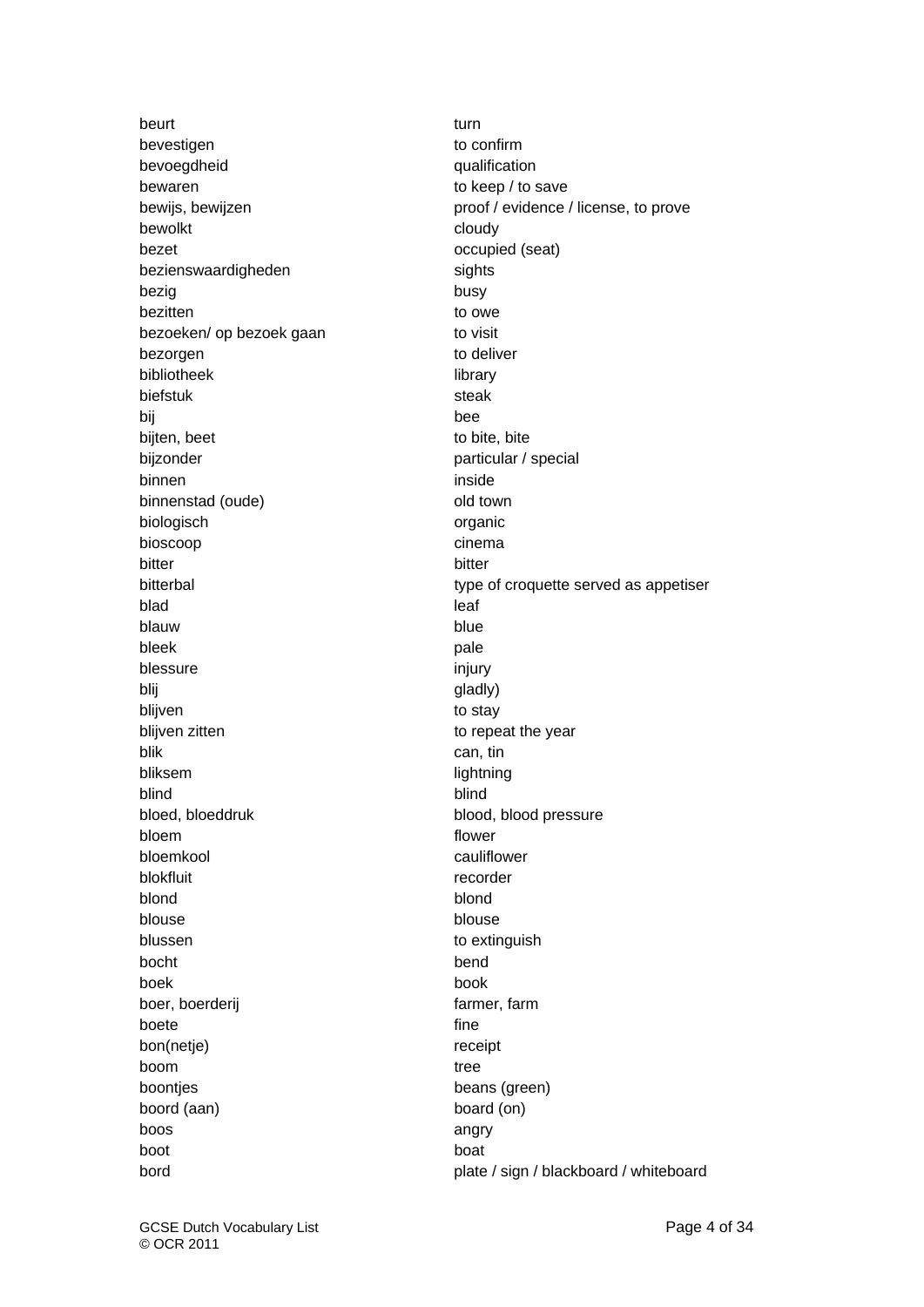borst chest chest chest borstel, borstelen brush, to brush, to brush bos wood / forest / bunch boter butter butter boterham, snee brood slice of bread botsen to collide with bouwen, bouwvakker to build, builder bowlen to go bowling boxen boxing braderie fair brand, branden fire, to burn (also CDs) brandweer, brandweerman, -vrouw fire brigade, fireman, firewoman breed wide breien to knit breken to break to break brengen to bring brief, briefje letter, note (e.g. 50 euros) brievenbus letter-box bril, zonnebril and a series of the state glasses, sunglasses broek trousers brommer moped brood, wit, bruin, meergranen, broodje / brug bridge bruin brown bui shower buik, buikpijn tummy, stomach ache buitenland, buitenlander, in het buitenland foreign country, foreigner, abroad buitenwijk suburb bureau desk buren, buurman, buurvrouw neighbours burgemeester mayor burgerlijke staat marital status bus bus / coach / van / minibus buurt neighbourhood buurt neighbourhood

broer, zus, vader, moeder, gezin brother, sister, father, mother, nuclear family bolletje bread: white, brown, multigrain, bread roll

### **C**

| cabine                          | cabin                 |
|---------------------------------|-----------------------|
| cadeautje                       | present               |
| cafetaria                       | fish & chips shop     |
| carnaval                        | carnival              |
| carrière                        | career                |
| centrum (het)                   | town centre           |
| champignon                      | mushroom              |
| chauffeur                       | driver                |
| chirurg                         | surgeon               |
| chocola, chocolaatjes / bonbons | chocolate, chocolates |
| chocolademelk / chocomel        | chocolate drink       |
| citroen                         | lemon                 |
| collega                         | colleague             |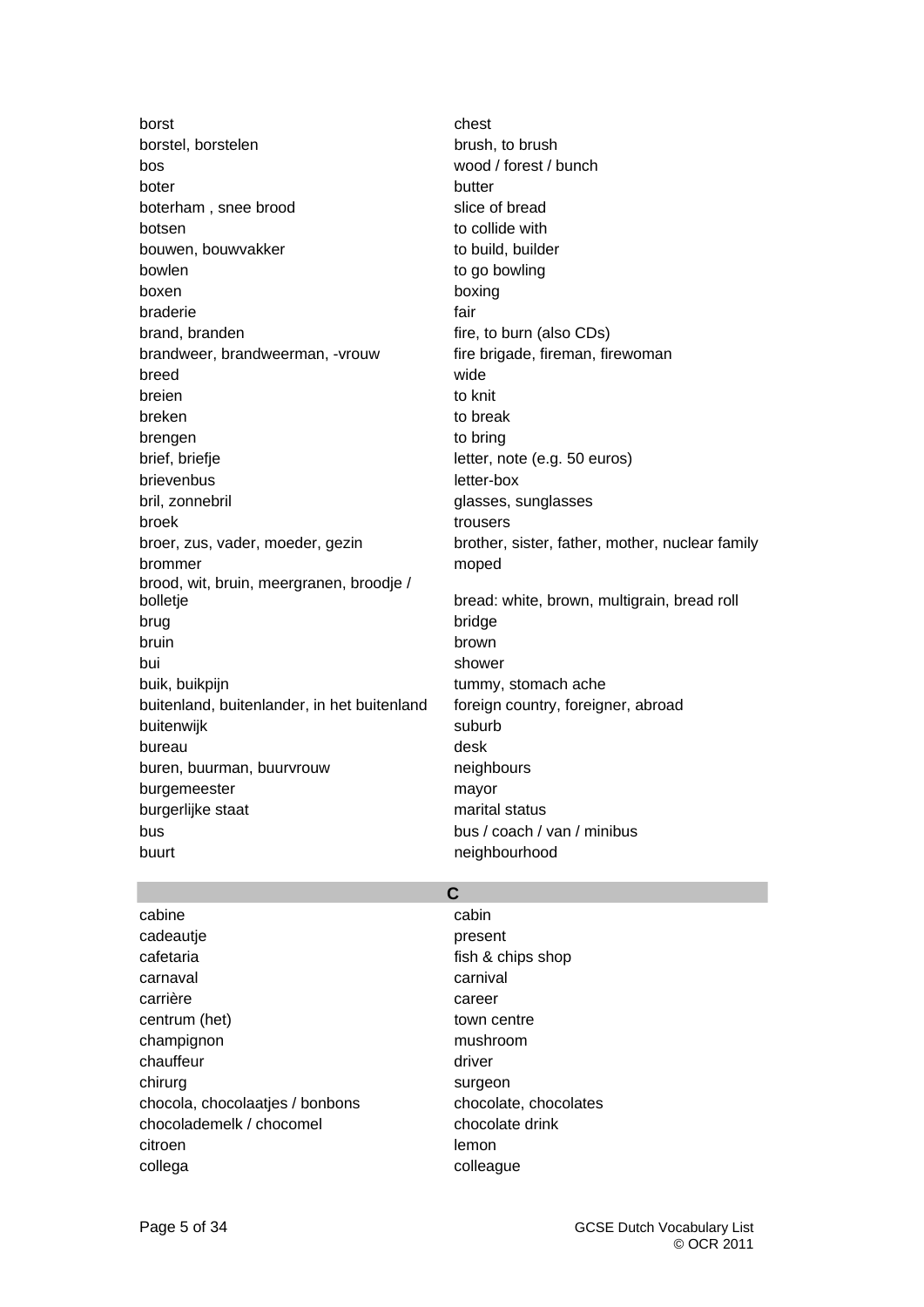comfortabel comfortable conciërge concière caretaker conditie extensive fitness conducteur bus / train conductor contact opnemen to contact controleren to check (customs) cornflakes, muesli etc cereals corrigeren to correct cultuur cultuur cultuur cultuur cultuur cultuur cultuur cultuur cultuur cultuur cultuur cultuur cultuur cultuur cursus course CV CV

dag, dagelijks day, daily dagschotel day's special dak roof dal valley dame, heer lady, gentleman dansen to dance das tie/ scarf datum date date of the control of the control of the control of the control of the control of the control of the control of the control of the control of the control of the control of the control of the control of the cont deelnemen / meedoen to take part dekbed duvet duvet deken blanket delen to share to share denken to think deskundige expert deur door dialoog dialoog dialoog dialoog dialoog dialoog dialoog dialoog dialoog dialoog dialoog dialoog dialoog dialoog dialoog dialoog dialoog dialoog dialoog dialoog dialoog dialoog dialoog dialoog dialoog dialoog dialoog dialoo dicht closed dichtbij nearby nearby dief, diefstal thief, theft dienblad tray dienst duty dienstregeling timetable (bus/train) diep die bestelling om die bestelling die bestelling om die bestelling om die bestelling om die bestelling om diepvries freezer dier (huis-) animal (pet) dierenarts vet dierentuin zoo dik fat diploma diploma direct direct direct direct direct direct direct direct direct direct direct direct direct direct direct  $\sim$ directeur head teacher dirigent conductor docent teacher dochter, zoon daughte, son documentaire documentary doelpunt goal doen to get on with dokter doctor

### **D**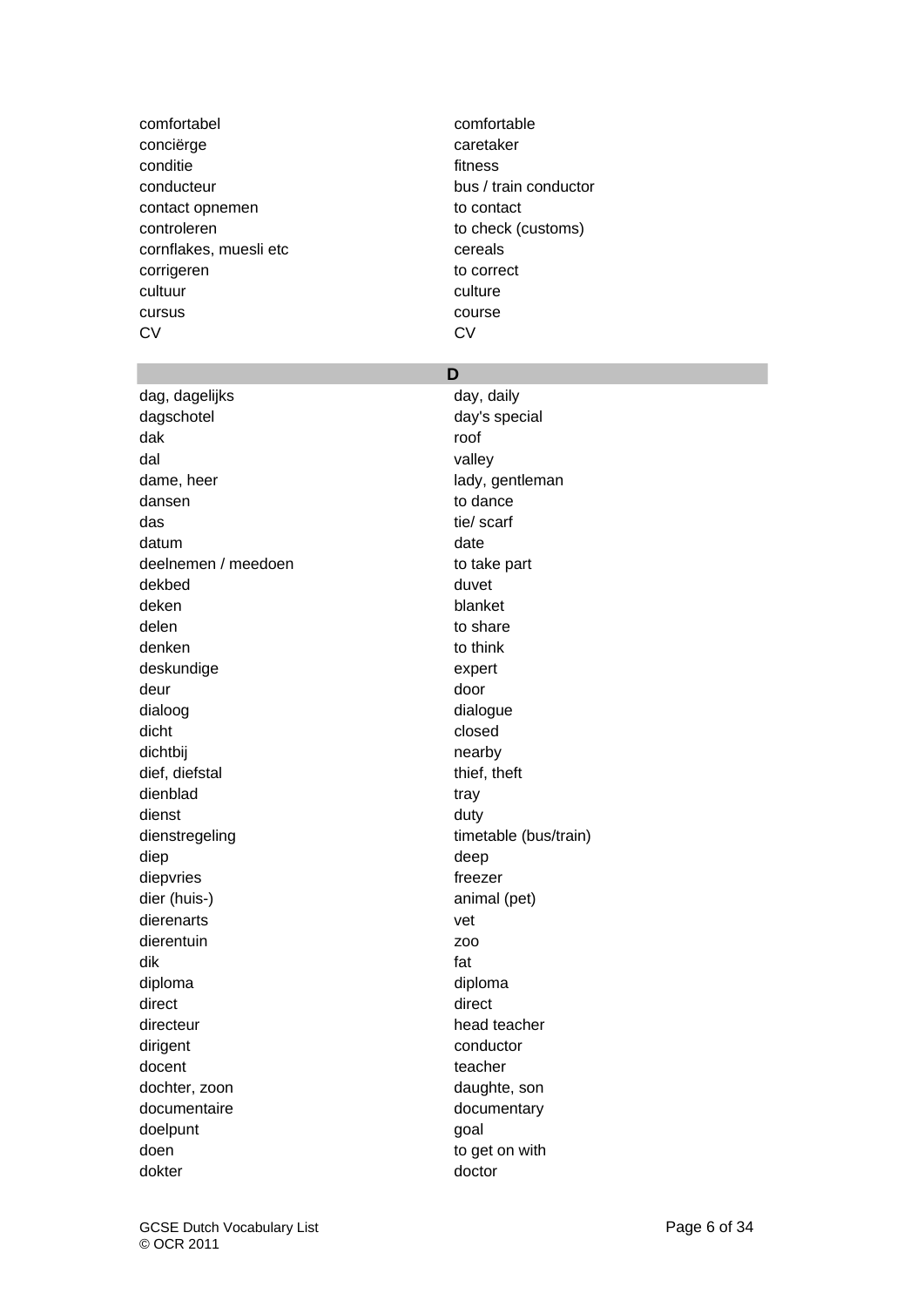dol zijn op to like dom stupid dominee vicar vicar vicar donder thunder thunder donker dark dood death / dead doof deaf dooien to thaw doordeweeks on weekdays doorgaan met to continue to / with doos box (e.g. chocolates) dorp village dorst (hebben) thirsty (to be) dragen dragen to wear / to carry drama drama drank, drankje drinks, drinks, drinks, drinks, drinks, drinks, drinks, drinks, drinks, drinks, drink drijven to float drinken to drink drogist **pharmacy** dromen to dream to dream dronken drunk droog dry drop liquorice drugs drugs druif grape and the contract of the contract of the contract of the contract of the contract of the contract of the contract of the contract of the contract of the contract of the contract of the contract of the contract o druk busy druppel drop dubbel double dubbele boterham sandwich duidelijk clear duiken, duik to dive, dive duim thumb duinen duinen duinen duinen duinen duinen duinen duinen duinen duinen duinen duinen duinen duinen duinen duine duizelig dizzy durven to dare the contract of the dare to dare the dare to dare the contract of the contract of the dare to dare the contract of the contract of the contract of the contract of the contract of the contract of the contract duwen to push to push to push to push to push to push to push to push to push to push to push to push to push to push to push to push to push to push to push to push to push to push to push to push to push to push to push dwarsfluit expression of the state of the state of the state of the state of the state of the state of the state of the state of the state of the state of the state of the state of the state of the state of the state of th

doorbrengen to spend (a holiday, the night) douane douane control, check (customs) douche, douchen shower, to take a shower duur duur expensive/ duration, length of stay

echt genuine ecologisch ecological eend duck and duck a series of the series of the series of the series of the series of the series of the series eerlijk honest eerste hulp first aid

### **E**

eenpersoons single (e.g. room) eenrichting **one** way (e.g. ticket) eergisteren the day before yesterday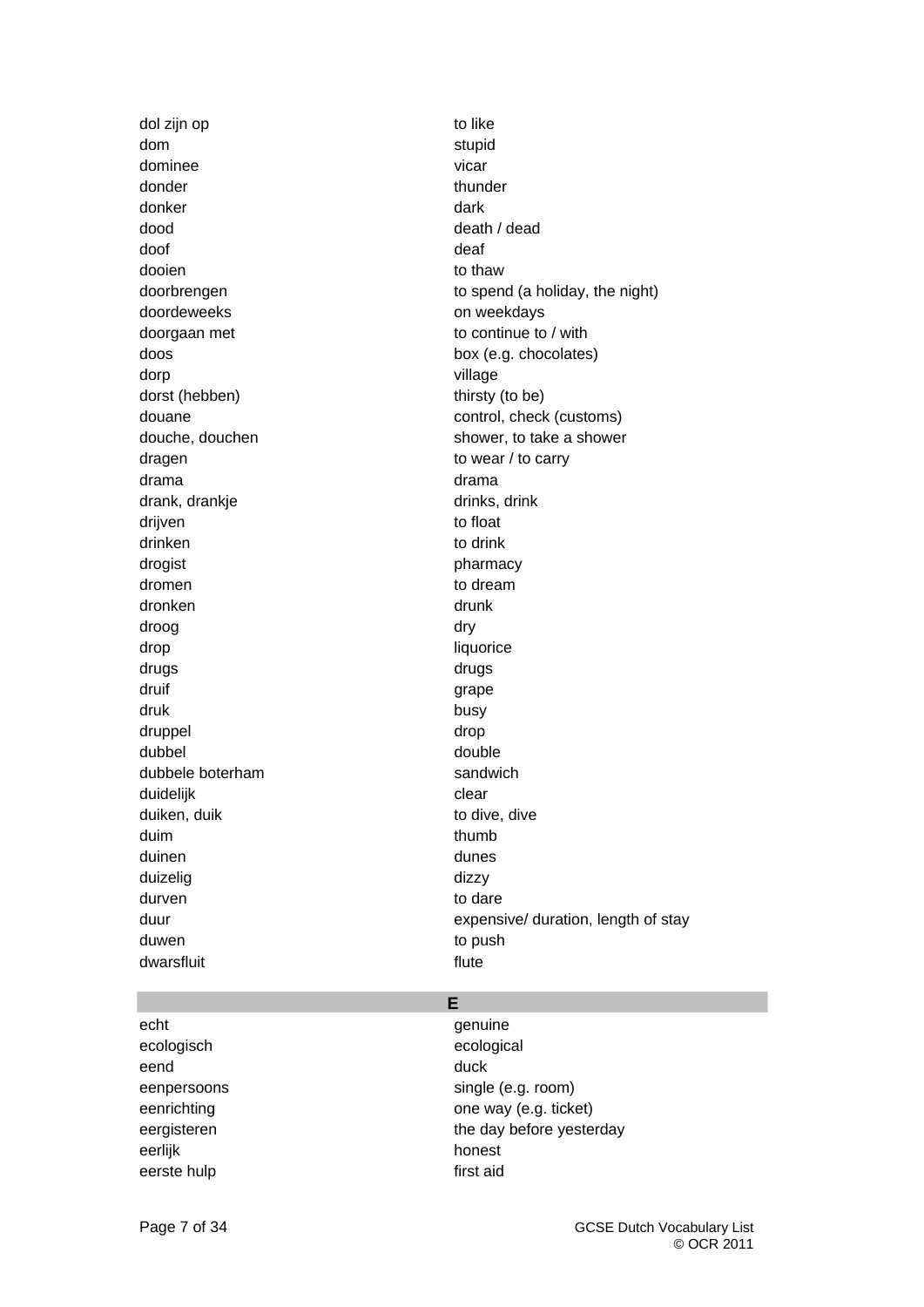eetbaar edible eigen own eigenaar owner eiland island island is a structure of the structure of the structure of the structure of the structure of the structure of the structure of the structure of the structure of the structure of the structure of the structure eindigen / finishen to end, to finish electriciteit, electricien electricity, electrician elftal team and the state of the state of the state of the state of the state of the state of the state of the elleboog elbow emotioneel emotional eng frightening / scary enig(st) kind only child enkel ankle enkeltje / enkele reis single ticket enthousiast enthousiast excited / enthusiastic envelop envelope ernstig serious ervaren, ervaring experienced, experience erwtjes **peas** etalage shop window etui pencil case evenement event examen examination exclusief exclusive excursie excursion, trip expres on purpose extreem extreme

ei, gekookt, gebakken roer-<br>
egg, boiled, fried, scrambled eten to have dinner / evening meal / food

### **F**

fabriek factory **factory** familie, familielid family, relative fantastisch wonderful favoriet **favourite** feest party fel bright festival festival fiets, fietsenrek bicycle, cycle rack fijn fijn fine, happy file traffic jam film film finale final fit fit fles bottle folder leaflet fontein fountain fountain fooi tip (money) forel trout trout that the state of the state of the state of the state of the state of the state of the state formulier form fornuis cooker

fietsen, fietser to cylce, cyclistcycle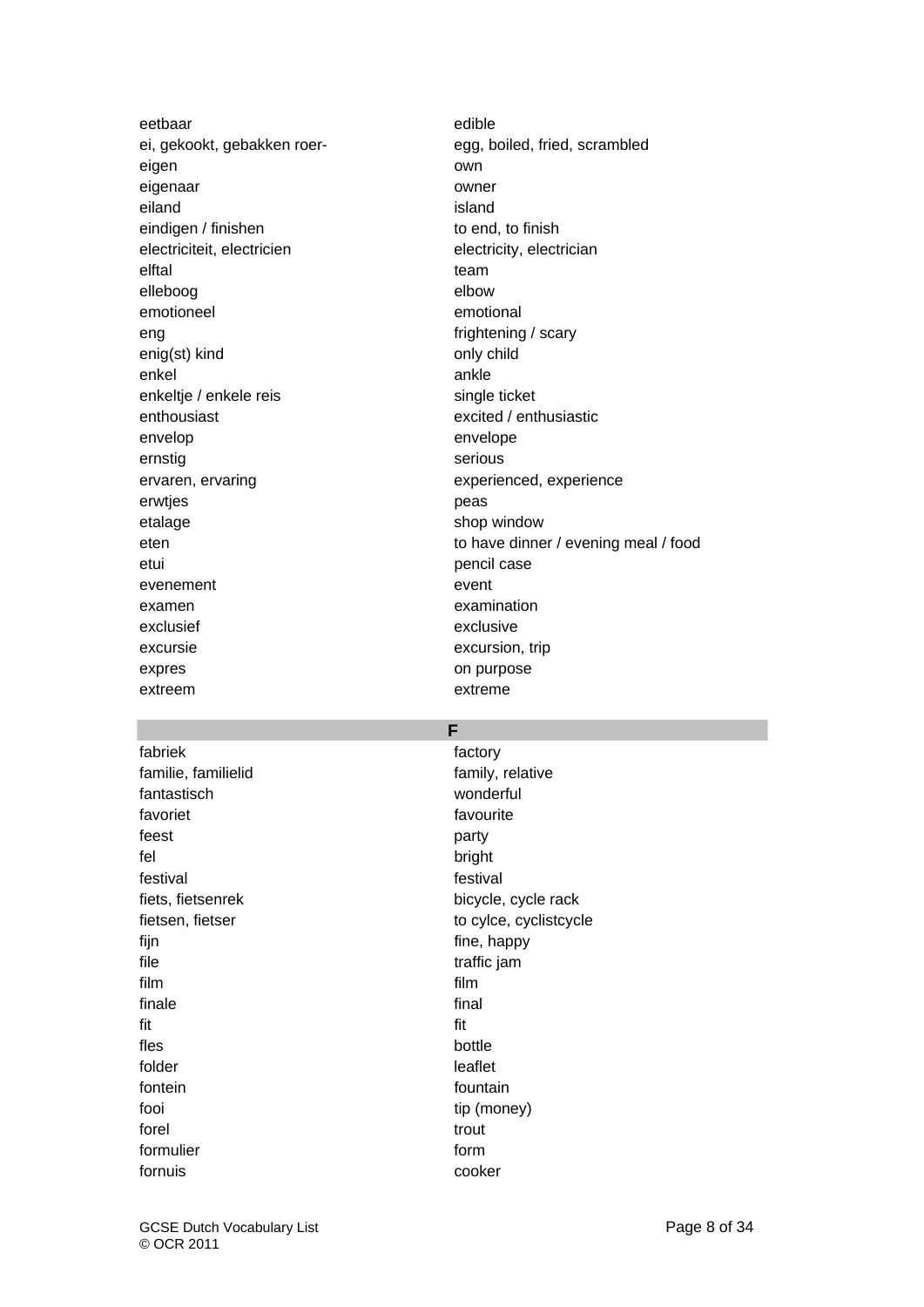foto **photo** fototoestel camera framboos raspberry fris(drank) fizzy drink fruit fruit

# fotograaf photographer fout mistake / fault / wrong frikadel type of sausage

# **G**

gaan to go and the go and the go and the go and the go and the go and the go and the go and the go and the go gallerie art gallery gang course course garage **repair workshop**, garage garnalen **prawns** gas gas gast, gastheer, gastvrouw example and guest, host, hostess gastvrijheid hospitality geachte dear (respectful) gebakje / taartje cake (piece of cake) gebeuren and to happen gebied area area gebit teeth/dentures geblokt checked geboorte, geboren op, geboren worden birth, born on, to be born gebouw building gebroken / kapot broken gebruiken and to use to use gebruiksaanwijzing manual gediplomeerd / bevoegd qualified gedrag behaviour geduldig patient geel vellow gegevens and the settlement of the settlement of the settlement of the settlement of the settlement of the set gehaktbal meat ball gehandicapt disabled gek crazy / mad / weird gekruid / heet spicy geld money geldig valid geleden ago gelegenheid place / opportunity gelijk hebben to be correct geloven to believe geluid and a contract of the contract of the contract of the contract of the contract of the contract of the contract of the contract of the contract of the contract of the contract of the contract of the contract of the c geluk, gelukkig luck / happiness / happy gemeente council gemeentehuis town hall gemengd mixed gemiddeld average / medium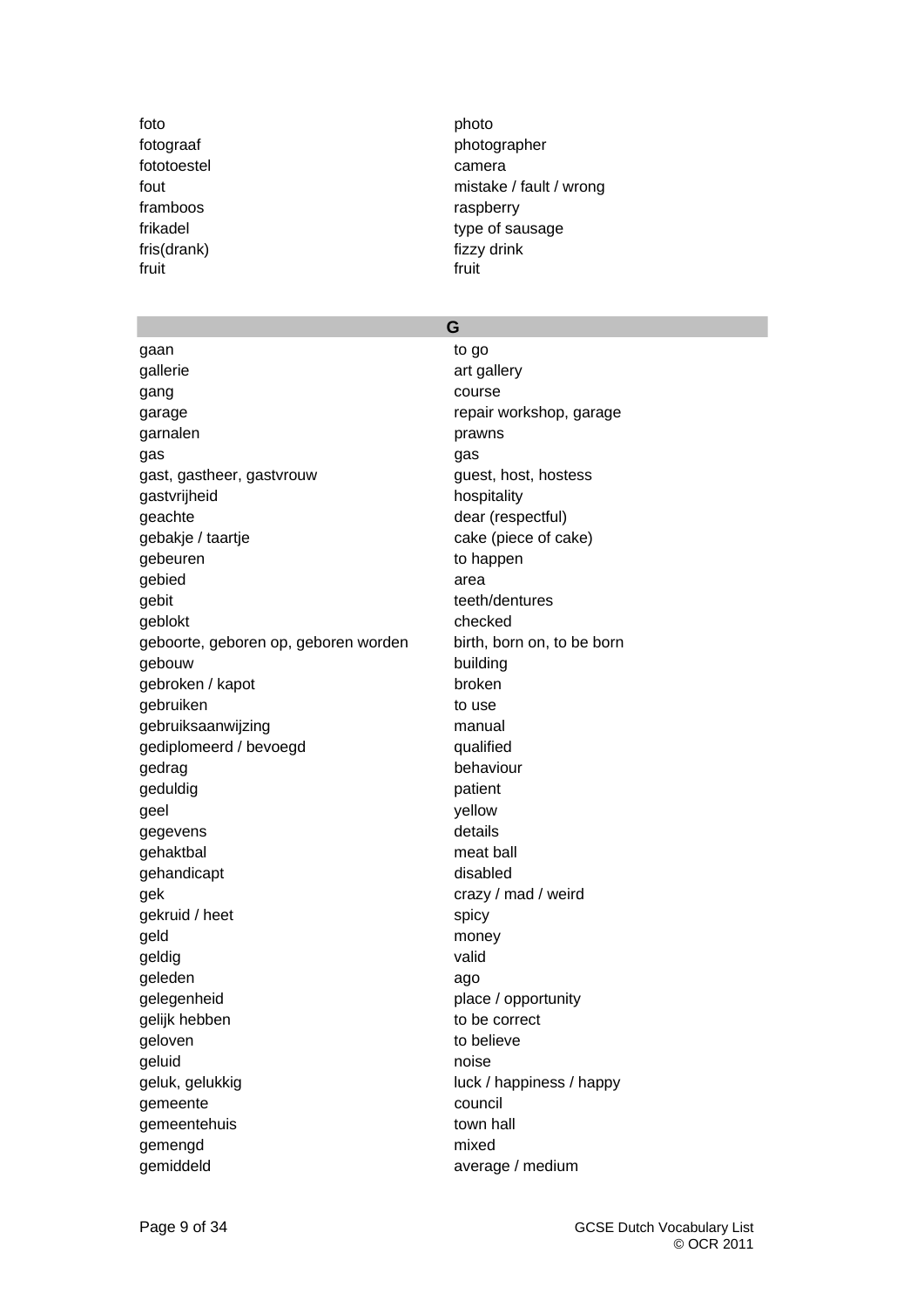genieten van to enjoy genoeg enough gepast geld exact money gepensioneerd retired gerecht dish (food) gereedschap tools tools geroosterd brood / toast toast toast gescheiden divorced gesloten and a closed closed gesprek talk gestreept striped gevaar, gevaarlijk danger, dangerous gevangenis **prison** geven to give gevoel, gevoel voor humor feeling, sense of humour gevonden voorwerpen aan deur de lost property geweld violence geweldig extensive tremendous gewond injured in the set of the set of the set of the set of the set of the set of the set of the set of the set of the set of the set of the set of the set of the set of the set of the set of the set of the set of the se gewoon **usual** gewoontes customs / traditions gezellig cosy gezicht face gezond healthy gids guide guide guide guide guide guide guide guide guide guide guide guide guide guide guide guide guide guide g gitaar guitar guitar guitar guitar guitar guitar guitar guitar guitar guitar guitar guitar guitar guitar guitar glad smooth glas het glass of the glass of the glass of the glass of the glass of the glass of the glass of the glass of the glass of the glass of the glass of the glass of the glass of the glass of the glass of the glass of the glass glasbak bottle bank glimlachen to smile godsdienst, religie religion, RE goed, fout and the right, wrong goedkoop cheap cheap golf golf, wave gooien to throw gordijn curtain goudvis **goudvis** goldfish graad degree gracht canal gram grams and grams grams grams grams grams grams grams grams grams grams grams grams grams grams grams grams grap in the set of the set of the set of the set of the set of the set of the set of the set of the set of the grapping and the state of the state of the state of the state of the state of the state of the state of the state of the state of the state of the state of the state of the state of the state of the state of the state of t gras grass gratis **gratis gratis gratis free**, complimentary grens border / boundary griep flu grijs grey op de eerste greek op de grey op de greek om de greek op de greek om de greek om de greek om de gr groeien to grow to grow groen groen green groen groen groen groen groen groen groen groen groen groen groen groen groen groen groen gro groente vegetables

genezen to heal / to get better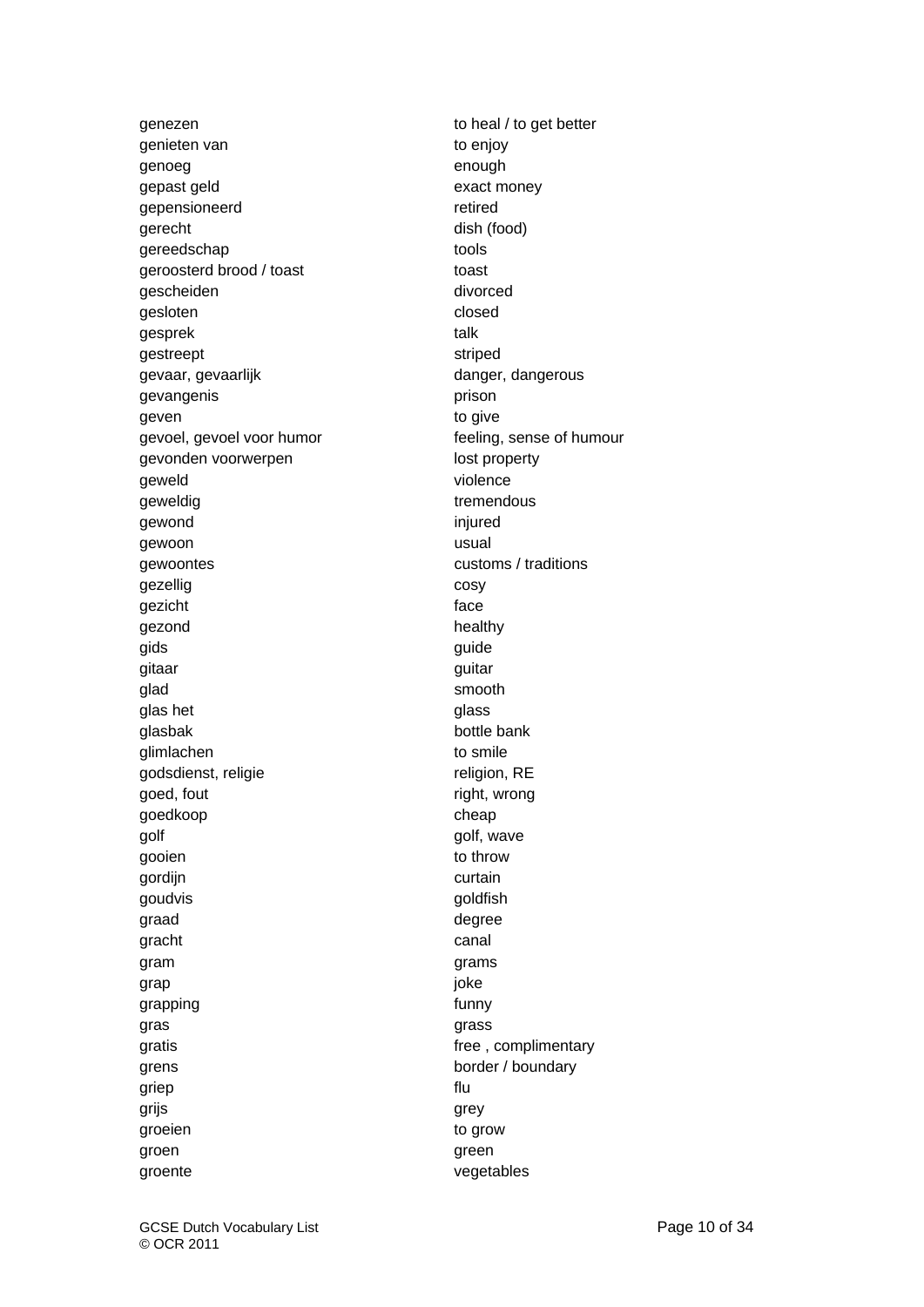haar hair haasten to hurry hagel **hail** hagelslag sweet sandwich filling hal / gang hall / corridor halen to fetch the to fetch to fetch the to fetch the to fetch the to fetch the to fetch the to fetch the to fetch the to fetch the to fetch the to fetch the to fetch the to fetch the to fetch the to fetch the to fetch the half a half a half a half a half a half a half a half a half a half a half a half a half a half a half a half halfpension half board halfvol between the semi skimmed halte stop and the stop stop stop ham ham hamster hamster hand hand handdoek towel handig bandig band bandig band bandig bandig bandig bandig bandig bandig bandig bandig bandig bandig bandig bandig bandig bandig bandig bandig bandig bandig bandig bandig bandig bandig bandig bandig bandig bandig bandig ba handschoen glove handschrift handwriting handtekening signature signature hangen to hang (out) hapje mouthful haring haring haring herring / tent peg hart hart heart heart heart heart heart heart heart heart heart heart heart heart heart heart heart heart heart hartelijk warm / friendly hartig savoury haten to hate haven **blue** port hebben to have to have heerlijk delicious heet hot heimwee homesickness hek and a strong gate gate hekel hebben aan to dislike held hero helder bright helemaal completely helicopter helicopter helpen to help hemd vest hengel fishing rod herhalen to repeat herinnering, herinneren zich memory, to remember herkennen to recognise hersenen brain brain brain heten to be called

groep group group groeten to greet grof coarse grond ground ground ground ground ground ground ground ground ground ground ground ground ground ground ground  $\sim$ groot big /large / tall

### **H**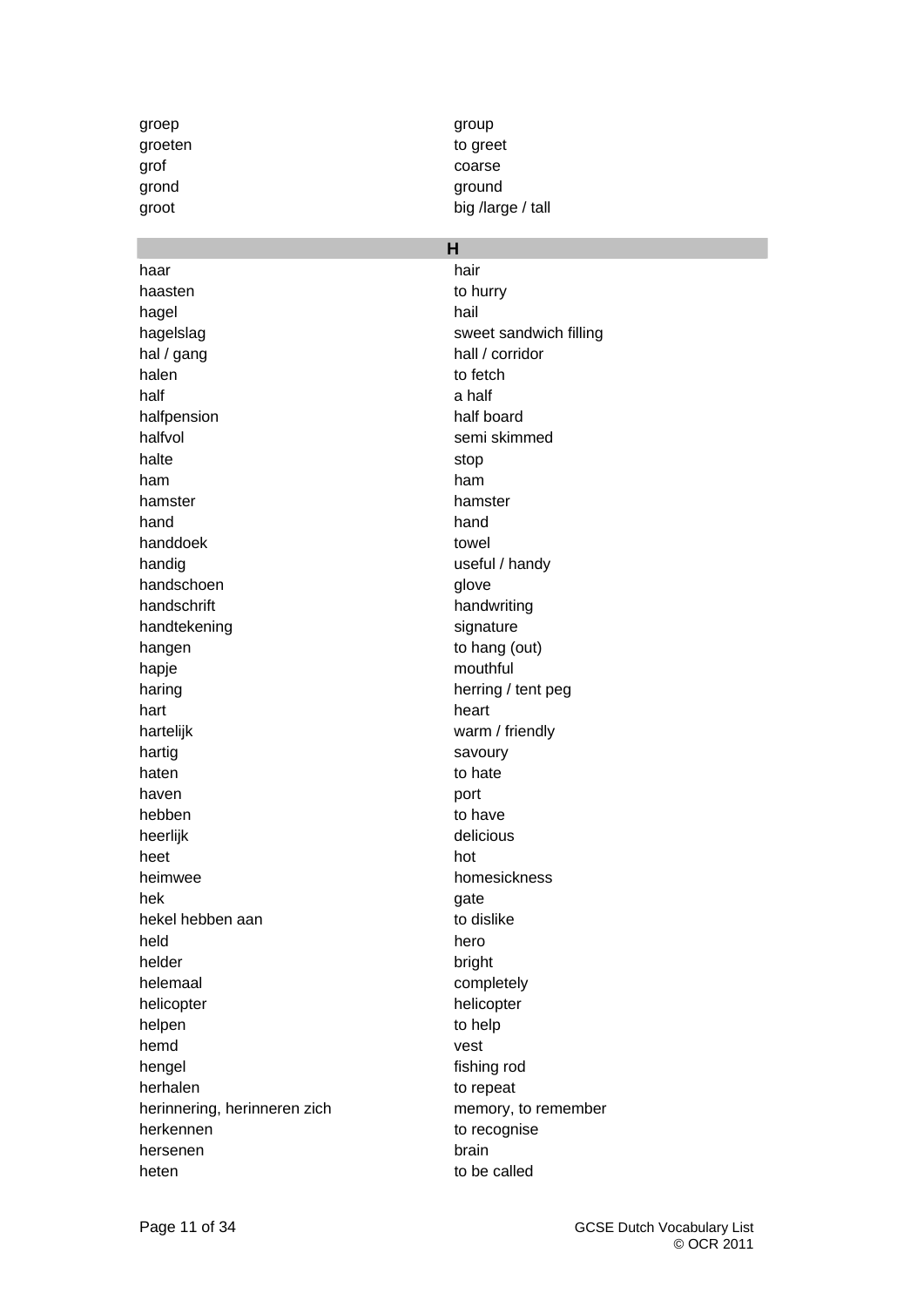heuvel, heuvelachtig hill, hilly historisch historical hitte heat and the heat and the heat hobby hobby hoed **hoed hat** hoek corner hoestdrank cough mixture hoesten to cough to cough to cough to cough to cough to cough to cough to cough to cough to cough to cough to cough to cough to cough to cough to cough to cough to cough to cough to cough to cough to cough to cough to coug hok cage / hutch hond dog and dog and dog and dog and dog and dog and dog and dog and dog and dog and dog and dog and dog and d honger honger hunger / hungry honing honey honey hoofd hoofd head, main hoofdgerecht main course hoofdpijn headache hoofdstad capital hoog hoog high hooikoorts hay fever hopen, hopelijk to hope, hopefully horen to hear to hear horloge watch houden van to love / to like hout wood and the second wood wood and the second wood wood and the second wood second wood second wood second huid skin huilen to cry (tears) huis, thuis house, at home huisarts GP huisvrouw, huisman housewife, husband huisvuil buisvuil buisvuil buisvuil buisvuil buisvuil buisvuil buisvuil buisvuil buisvuil buisvuil buisvuil bu<br>Danmarkunnan kuningas konstantineeri kuningas konstantineeri kuningas konstantineeri kuningas konstantineeri k huiswerk (maken) homework (to do) hulp help humeur mood huren to rent / to hire

# **I**

ICT SERVICES IN THE U.S. SERVICES IN THE U.S. SERVICES IN THE U.S. S. S. L.T. idee idea is a state of the state of the state of the state of the state of the state of the state of the state identiteitskaart identity card iedereen, niemand everybody, nobody ijsbaan istorbook is a street in the rink of the rink ijzel black ice ijzer iron in de staat de staat in de staat in de staat in de staat in de staat in de staat in de staat in de<br>De staat in de staat in de staat in de staat in de staat in de staat in de staat in de staat in de staat in de inbreken, inbreker to burgle, burglar inchecken to check in inclusief inclusive / included industrie industry infectie infection informatie, informeren information, to information, to inform ingang, uitgang entrance, exit ingenieur engineer

ijs, ijsblokjes, ijsje ice, ice cubes, ice cream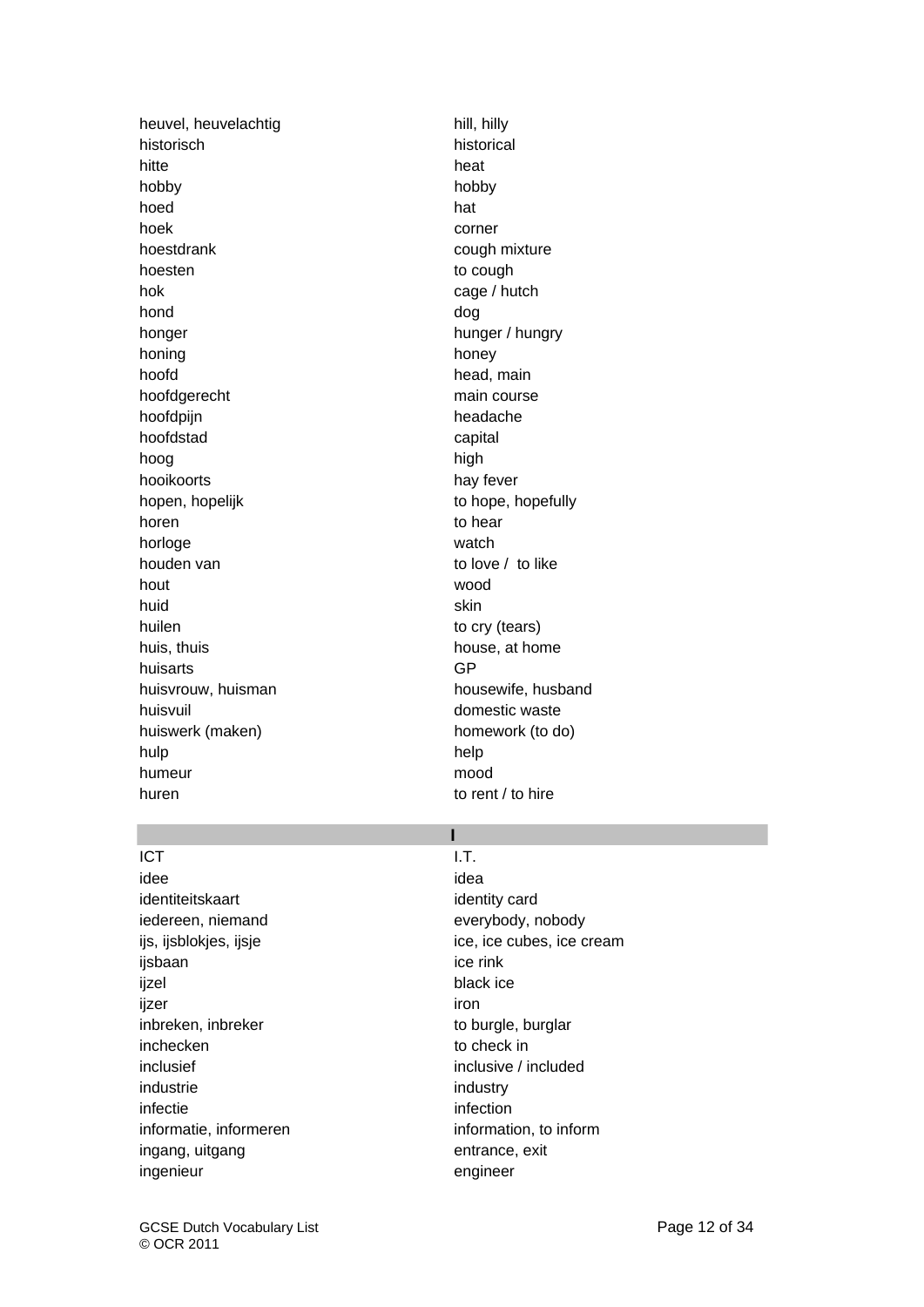| ingewikkeld                               | complicated                        |
|-------------------------------------------|------------------------------------|
| ingreep                                   | intervention                       |
| inhalen                                   | to overtake                        |
| injectie                                  | injection                          |
| inpakken                                  | to pack, to wrap up                |
| inruimen                                  | to load (dishwasher etc)           |
| inschrijven                               | to put one's name down             |
| instappen                                 | to get on                          |
| instrument                                | instrument                         |
| intelligent                               | intelligent                        |
| interesse, zich interesseren, interessant | interest, to interest, interesting |
| internaat                                 | boarding school                    |
| interview                                 | interview                          |
| introduceren                              | introduce                          |
| invullen                                  | to fill in                         |
| inwoner                                   | inhabitant                         |
| irritant                                  | annoying                           |
|                                           |                                    |

### **J**

jaar, jaarlijks van die verstaan van die verstaan van die verstaan van die verstaan van die verstaan van die v jaarlijks annually jack jacket jaloers in the set of the set of the set of the set of the set of the set of the set of the set of the set of the set of the set of the set of the set of the set of the set of the set of the set of the set of the set of th jam jam jammer genoeg van die verskilling van die verskilling van die verskilling van die verskilling van die verskill jas coat jeugd youth and youth youth the set of the set of the set of the set of the set of the set of the set of the set of the set of the set of the set of the set of the set of the set of the set of the set of the set of the set jeugdherberg vouth hostel joggen jogging jong young jongen boy jongeren young people juist correct jurk dress and the state of the state of the state of the state of the state of the state of the state of the s jus **gravy**, sauce

jarig having your birthday

# **K**

| kaal                              | bald                        |
|-----------------------------------|-----------------------------|
| kaart                             | map, card (e.g. for birthda |
| kaarten                           | (to play) cards             |
| kaartje                           | ticket                      |
| kaas                              | cheese                      |
| kabeljauw                         | cod                         |
| kalender                          | calendar                    |
| kalf(svlees)                      | veal                        |
| kalkoen                           | turkey                      |
| kam, kammen                       | comb, to comb               |
| kamer                             | room                        |
| kamperen, kampeerterrein, camping | to camp, camping            |
| kampioen, kampioenschap           | champion, championship      |
|                                   |                             |

map, card (e.g. for birthday) (to play) cards ticket cheese calendar turkey comb, to comb room to camp, camping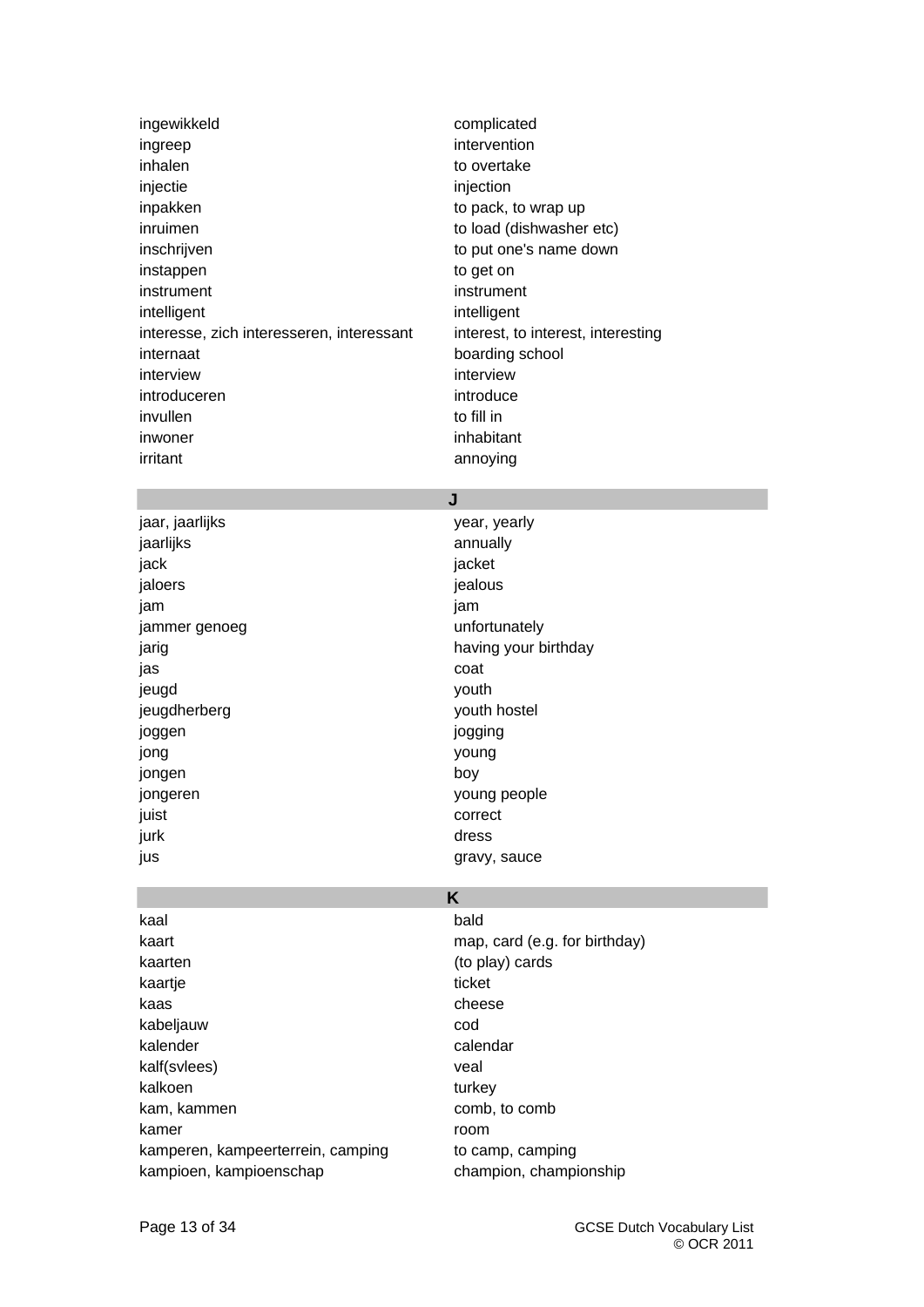kampvuur camp fire kanaal / zender channel kanoën to canoe kant side was a side side of the side side side kantine canteen kantoor office kapper hairdresser kapstok en die eerste van die verskapstok oor die verskap van die verskap van die verskap van die verskap van d karbonade chop, cutlet karnemelk buttermilk karton eta aldere araboard eta aldere araboard eta aldere araboard eta aldere araboard eta aldere araboard eta kas greenhouse kassa, kassière till / checkout, cashier kast cupboard cupboard kasteel **castle** kat/poes cat kathedraal cathedral cathedral katoen cotton control and control control control control control control control control control control control control control control control control control control control control control control control control cont kauwen, kauwgum to chew, chewing gum keelpijn sore throat keer time kelder and cellar cellar kennen to know kennis acquaintance kerk church church church church church church church church church church church church church church church kers cherry ketting necklace keuken / bijkeuken kitchen / utility room keus, keuze choice choice keuzevak **optional** subject kiespijn toothache kiezen die beste besteht die eine to choose to choose kijken to look kin chin kind, kindertijd child, childhood kinderachtig childish kip chicken (animal) klaar ready and the state of the state of the state of the state and the state of the state of the state of the state of the state of the state of the state of the state of the state of the state of the state of the state klaarmaken to prepare klagen, klacht to complain, complaint klant customer klap slap / blow / hit klas, klasgenoot class, class mate klasgenoot class mate klassiek en die eine verschieden die eine staat die eine verschieden die eine verschieden die eine verschieden kleding clothing clothing kleed carpet klein small (space) kleingeld change kleren, klerenkast clothes, wardrobe

kleindochter, kleinzoon, kleinkind granddaughter, grandson, grandchild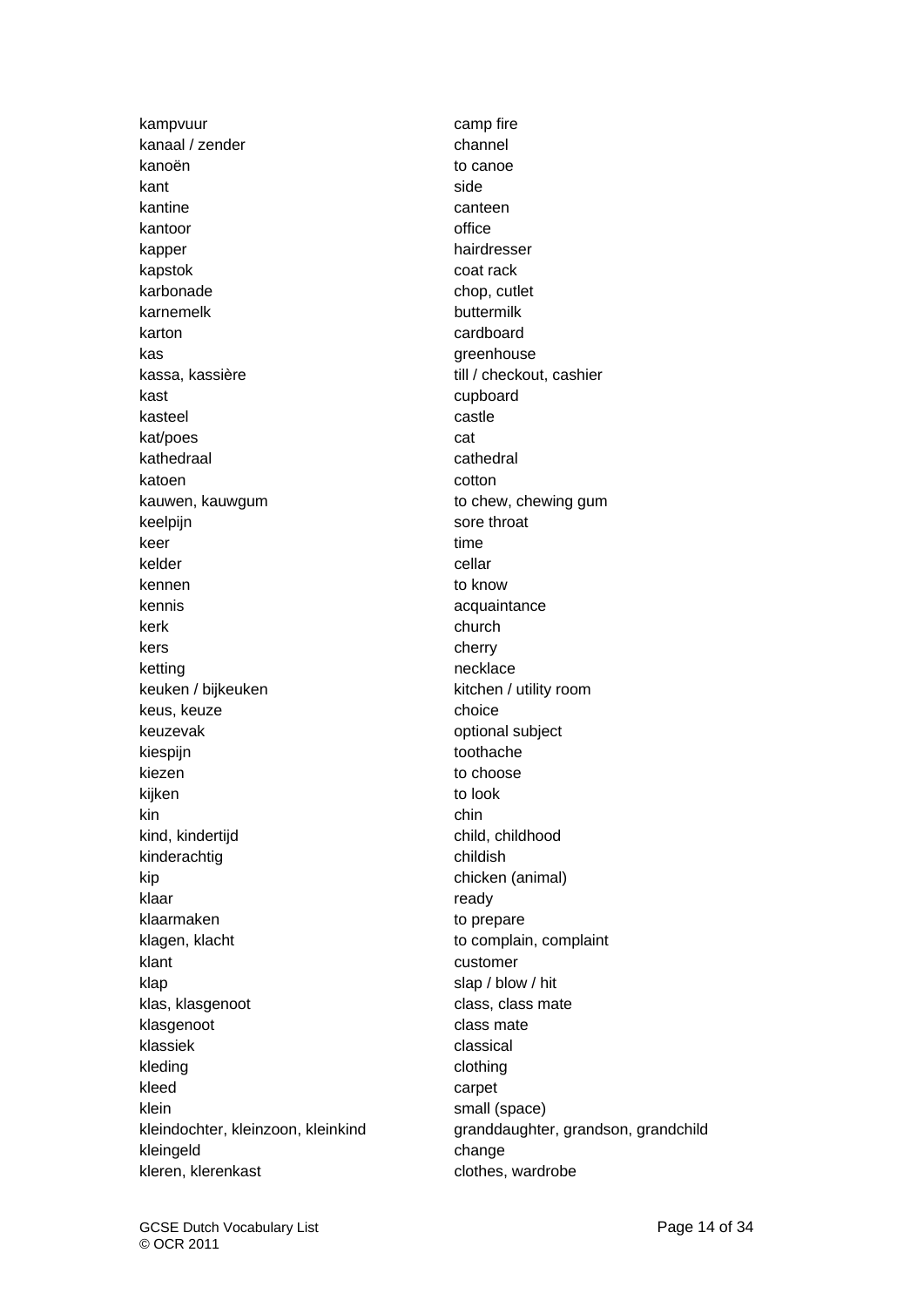kletsen to chat to chat kleur colour klimaat climate kliniek eta alternativ eta alternativ eta alternativ eta alternativ eta alternativ eta alternativ eta alternativ klok et al. et al. et al. et al. et al. et al. et al. et al. et al. et al. et al. et al. et al. et al. et al. kloppen to knock / to be right kluis luggage locker knap smart knie knee knippen to cut knoflook garlic knoop button button knop switch koe, rundvlees cow, beef koekje biscuit koel cool koelkast / ijskast fridge koffer suitcase (briefcase) koffie coffee koken, kok to cook, cook / chef kom bowl komedie comedy komen to come to come komiek / caberetier comic komkommer cucumber konijn rabbit koning, koningin king / queen kool cabbage, coal koopavond late night shopping koor choir choir choir choir kop and a state of the cup cup kopen, koper to buy, buyer kort short short short short short short short short short short short short short short short short short sho korting **reduction**, discount kosten expenses kou, koude, koud cold (noun and adj) kraan tap (water) krant **heta** is a straight newspaper krantentop newspaper headline krentenbol currant bun krijgen to get kroket meat croquette kroon and crown crown crown kruis cross and cross and cross and cross and cross and cross and cross and cross and cross and cross and cros kruising / kruispunt cross roads krullend curly (hair) kunst, kunstenaar art, artist kus / zoen kiss kussen cushion / pillow

klimmen to climb (mountaineering) koorts **fever** (high temperature)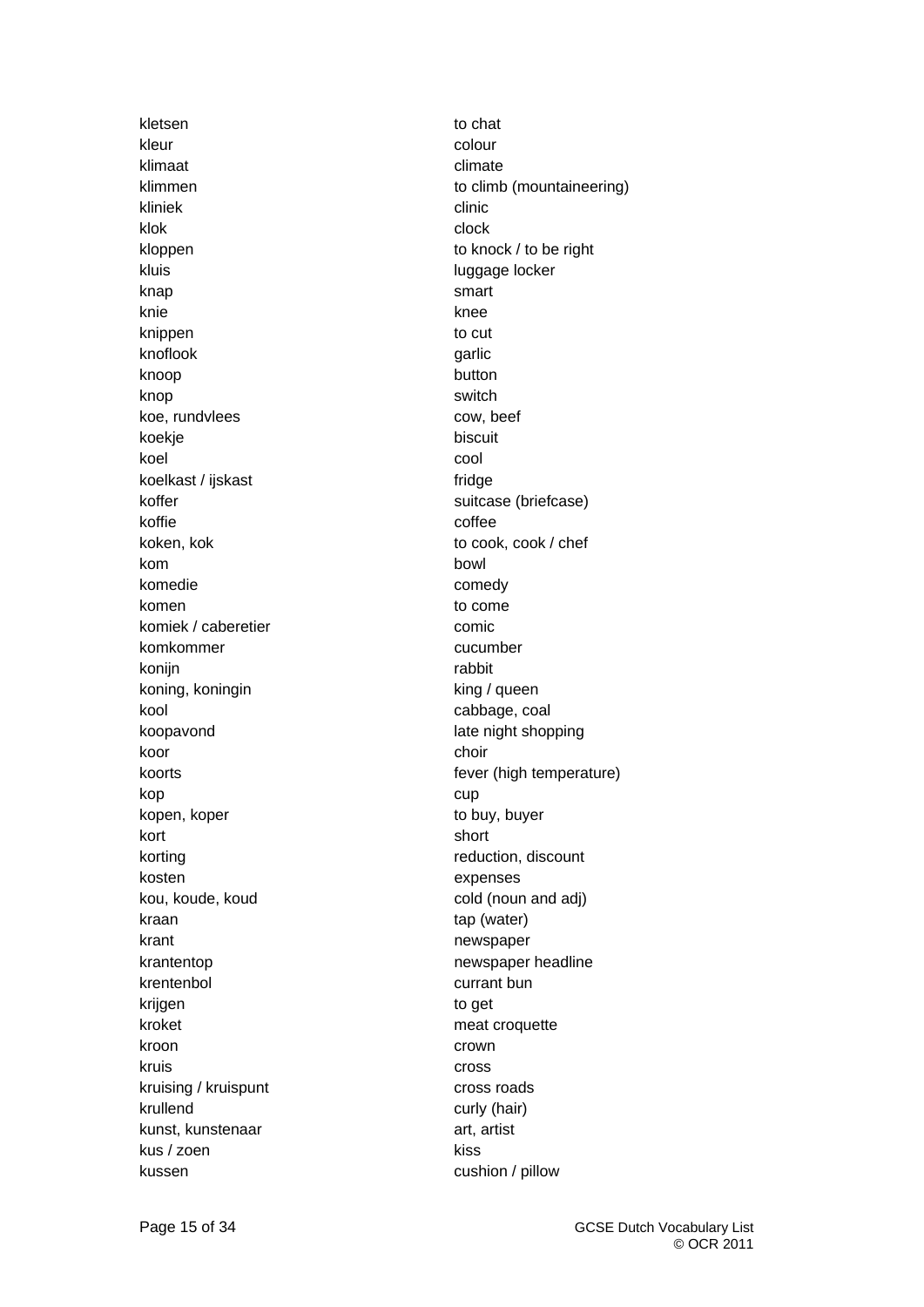kust coast kustplaats seaside resort kwaliteit **blue** cuality kwijtraken to lose

la / lade drawer laag low low low low laars boot laat ka kale ka side ka side ka side ka side ka side ka side ka side ka side ka side ka side ka side ka side k lab(oratorium) laboratory lachen to laugh to laugh to laugh to laugh to laugh to laugh to laugh to laugh to laugh to laugh to laugh to laugh to laugh to laugh to laugh to laugh to laugh to laugh to laugh to laugh to laugh to laugh to laugh to laugh lam **lamburga ang panglalamburga ang pang**lamburga ang panglalamburga ang panglalamburga ang panglalamburga ang landen to land lang long and long and long long langs along along along along along along along along along along along along along along along along along along along along along along along along along along along along along along along along along along along along langzaam slow laten to leave laten vallen to drop lawaai, lawaaierig noise, noisy leeftijd age aan de aander wat de aander de aander de aander van de aander van de aander van de aander van de leeg empty leer leather leather leeuw **leeuw** and the state of the state of the state of the state of the state of the state of the state of the leggen / neerleggen to put down legitimeren to prove one's identity lekke band puncture lekker / vies smaken to taste (e.g. good / bad) lekkers / snoep(jes) / zoetigheid sweets lelijk ugly lenen to borrow from / to lend to lengte height lening loan and the loan loan board of the loan lens (contactlens) lens (contact lens) lepel spoon leren kennen to get to know les, lesgeven lesson, to teach letter letter (of alphabet) leuk **nice** leunstoel armchair armchair leven, levendig life / to live, lively levensmiddelen food / provisions lever and the state of the state of the liver lezen to read lichaam, lichaamsdeel body, body part licht light lid member liedje song

kwart, kwartier **contact and the set of an intervalse and the set of an hour** quarter, quarter of an hour

### **L**

leider, leiding leader, leadership / management leren, leraar, leerling to learn / to teach, teacher, pupil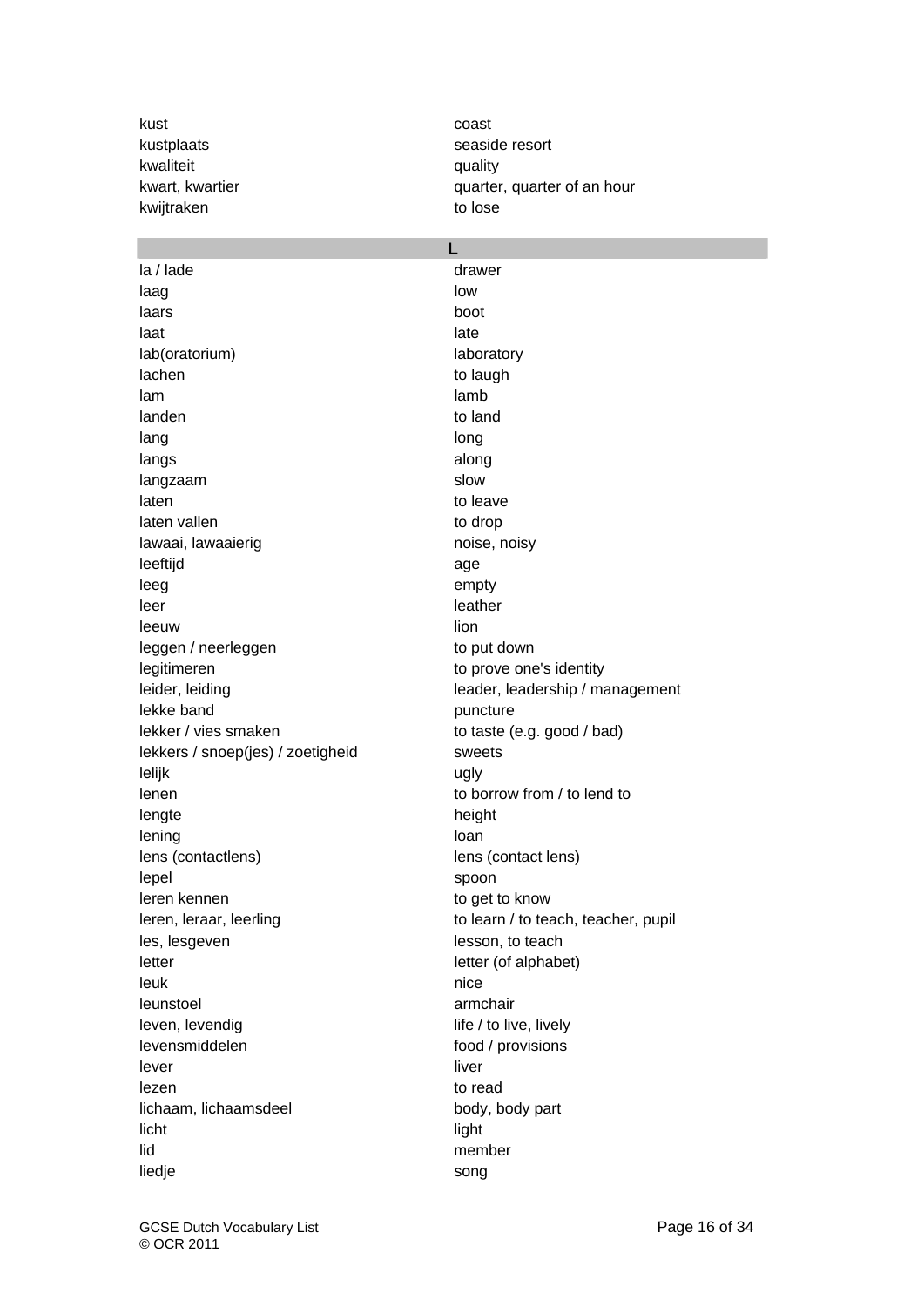lief dear and the dear dear and the dear dear dear and the dear dear and the dear dear dear dear dear dear dea liefde love love and love love liegen to lie lievelings-<br>
favourite liever **rather** liever hebben to prefer lift **lift** liggen to lie lijken op to look like lijn line / bus number lijst liet in de oorlog van de oorlog van de oorlog van de oorlog van de oorlog van de oorlog van de oorlog va limonade squash (drink) lip lip lippenstift lipstick loempia spring roll lokaal classroom loket ticket office loon **pay** lopen, lopend to walk, on foot lucht sky luchtdruk **pressure** lucifers matches luisteren to listen to listen to listen to listen to listen to listen to listen to listen to listen to listen to  $\sim$ lusten/ houden van to like (food) luxueus, luxe luxurious, luxury

# logé, logeren / overnachten guest staying the night, to stay the night lunch, lunchen lunch / midday meal, to have lunch

### **M**

maag stomach and stomach maaltijd meal maan moon moon moon moon maand, maandelijks month, monthly maat size maatschappelijk werker social worker machine machine machine machinist train driver mager thin the state of the state of the state of the state of the state of the state of the state of the state of the state of the state of the state of the state of the state of the state of the state of the state of the magnetron microwave maken to make the make the make the make the make the make the make the make the make the make the make the ma makkelijk easy man, mannelijk husband / man, male mand basket mandarijn tangerine markt market matig moderate moderate maximum top mededeling announcement medewerker employee medicijn / geneesmiddel medicine meer lake / more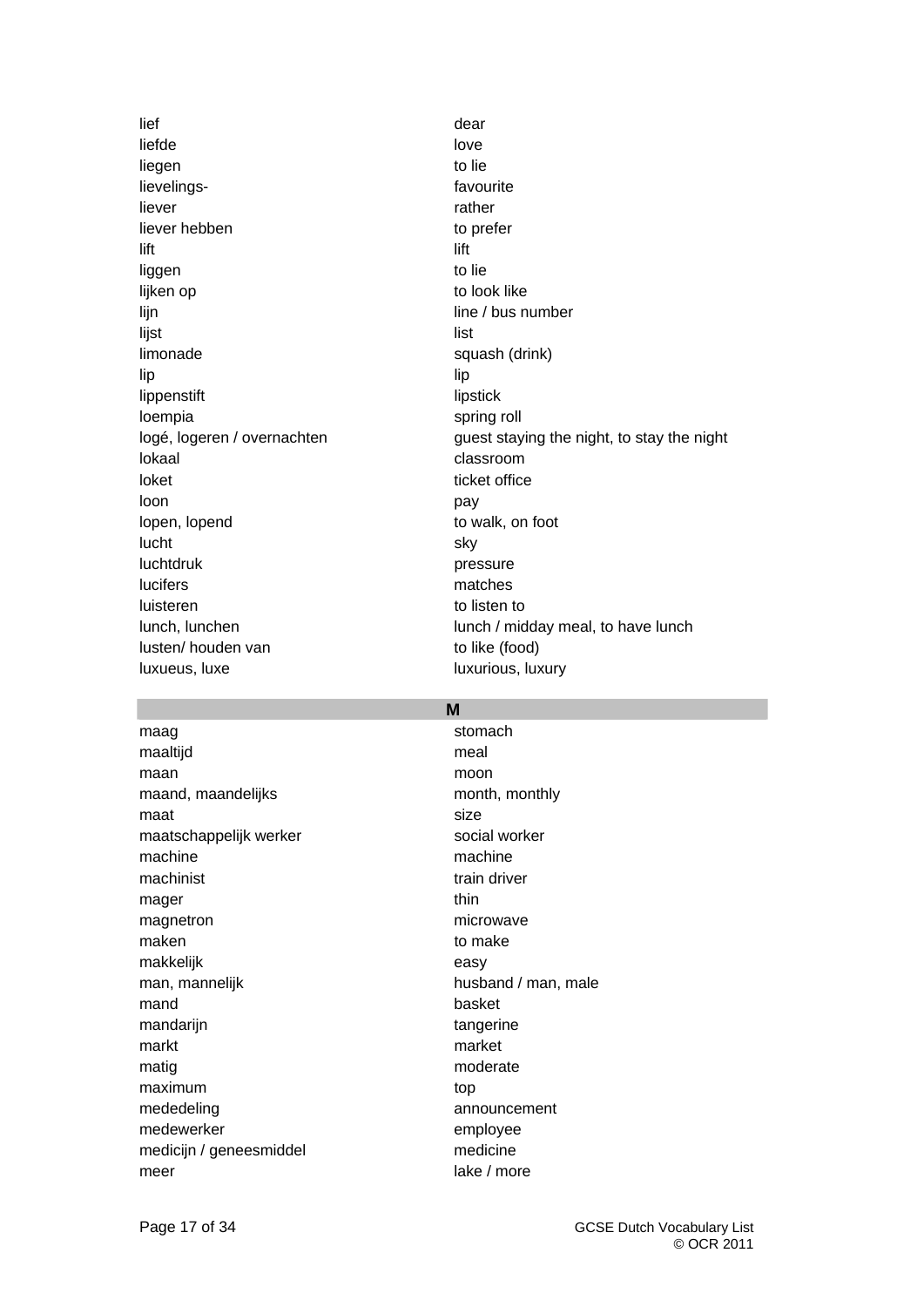meisje / meid girl melden to announce melk milk meloen melon mening opinion mens human being menu menu merk (type) make, brand mes knife meteen immediately meten to measure to measure meter meter and the meter metre meubels **furniture** furniture middelbare school, VWO, HAVO, MAVO, VMBO comprehensive school middeltje **remedy** remedy mie aangesteld van die noodles noodles mild mild milieu, milieuvriendelijk environment, environmentally friendly minimum lowest minuut minute mis wrong misdaad crime crime crime misselijk, niet lekker, ziek sick sick missen to missen mist, nevel fog, mist mobiel mobile mobile mode, modieus fashion, fashionable modern modern modern modern modern modern modern modern modern modern modern modern modern modern modern moder moe tired that the state of the state of the state of the state of the state of the state of the state of the s moedertaal moeter mother tongue moeilijk difficult moeite effort moestuin / groentetuin vegetable patch mogelijk, onmogelijk possible, impossible moment moment mond **mouth** mouth monteur mechanic monument monument mooi **pretty** moskee mosque mosselen mussels mosterd mustard mustard motel motel motor motorbike / engine motorrijder motorcyclist mug mosquito muis mouse mouse munt coin museum **museum** museum

meevallen to exceed one's expectations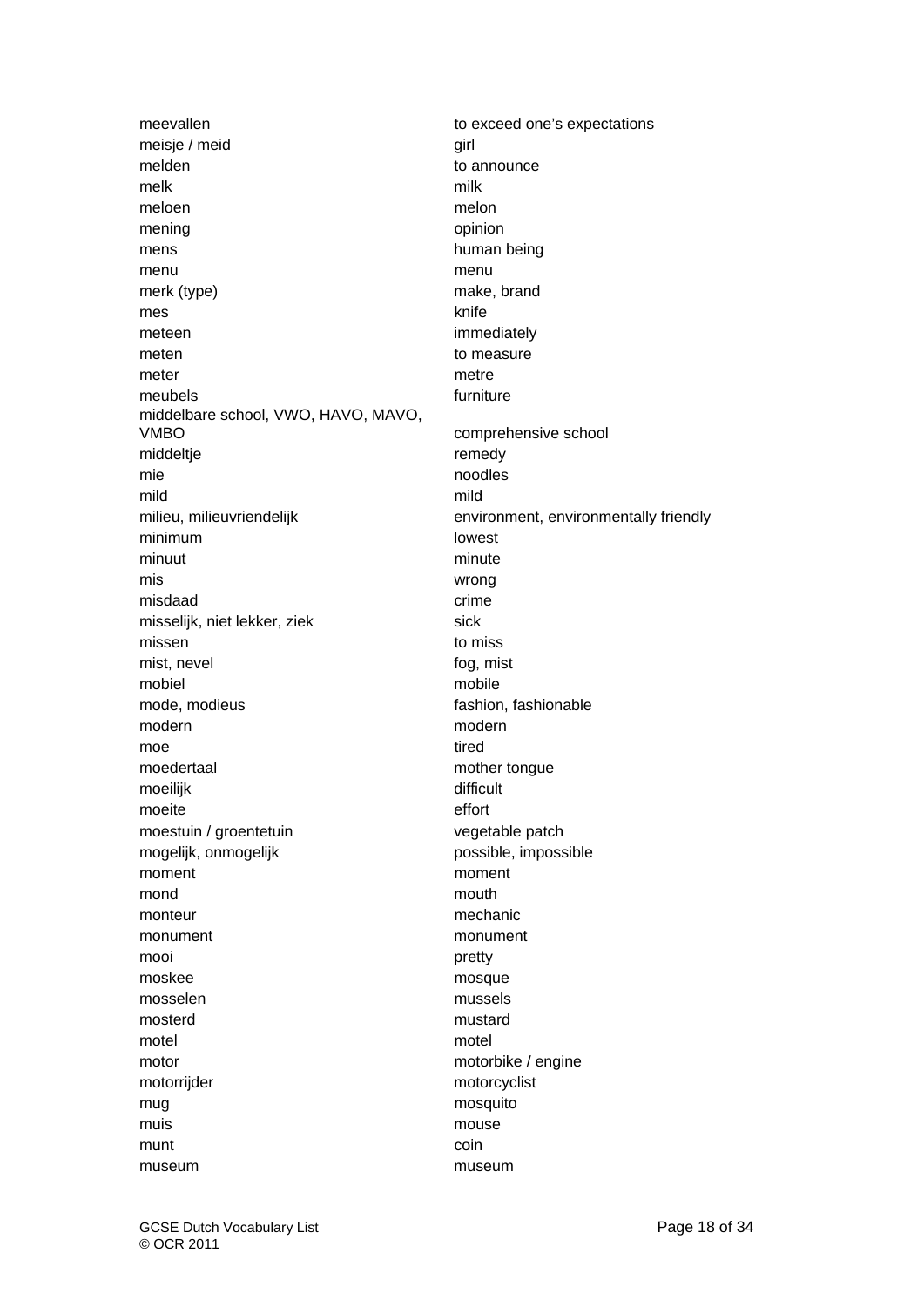musicus / muzikant musician muur wall muziek, jazz, rock, hiphop, volksmuziek music, jazz, rock, hip hop, folk

| N                                                                              |                          |  |  |
|--------------------------------------------------------------------------------|--------------------------|--|--|
| naaien                                                                         | to sew                   |  |  |
| naald                                                                          | needle                   |  |  |
| naam, voornaam, achternaam, meisjesnaam name, first name, surname, maiden name |                          |  |  |
| nacht                                                                          | night                    |  |  |
| nachtmerrie                                                                    | nightmare                |  |  |
| nadeel                                                                         | disadvantage             |  |  |
| nagel                                                                          | nail                     |  |  |
| nakijken                                                                       | to mark                  |  |  |
| nat                                                                            | wet                      |  |  |
| nationale feestdag                                                             | public holiday           |  |  |
| nationaliteit                                                                  | nationality              |  |  |
| natuur                                                                         | nature                   |  |  |
| natuurlijk                                                                     | natural, of course       |  |  |
| nauw                                                                           | narrow                   |  |  |
| negatief                                                                       | negative                 |  |  |
| nek/hals                                                                       | neck                     |  |  |
| nemen                                                                          | to take                  |  |  |
| net, netjes                                                                    | net, smart / tidy        |  |  |
| neus                                                                           | nose                     |  |  |
| nieuw, nieuws                                                                  | new, nieuws              |  |  |
| niveau                                                                         | level                    |  |  |
| nodig, nodig hebben                                                            | necessary, to need       |  |  |
| noemen                                                                         | to give a name           |  |  |
| nooduitgang                                                                    | emergency exit           |  |  |
| noord, zuid, oost, west                                                        | north, south, east, west |  |  |
| noot                                                                           | nut                      |  |  |
| nummerbord                                                                     | registration number      |  |  |
| nuttig                                                                         | useful                   |  |  |
|                                                                                | O                        |  |  |

### **O**

ober / serveerster waiter, waitress oefenen, oefening to practise, exercise oever extended to the control of the control of the control of the control of the control of the control of the control of the control of the control of the control of the control of the control of the control of the contr ogenblik moment olie oil oliebollen type of doughnut olifant elephant omgeven door surrounded by omgeving countryside / scenery omkijken look around omkleden to get changed omleiding deviation onbekend unknown onbewolkt cloudless ondergrondse / de metro underground / tube

oma, opa, grootouders extending the grandmother, grandfather, grandparents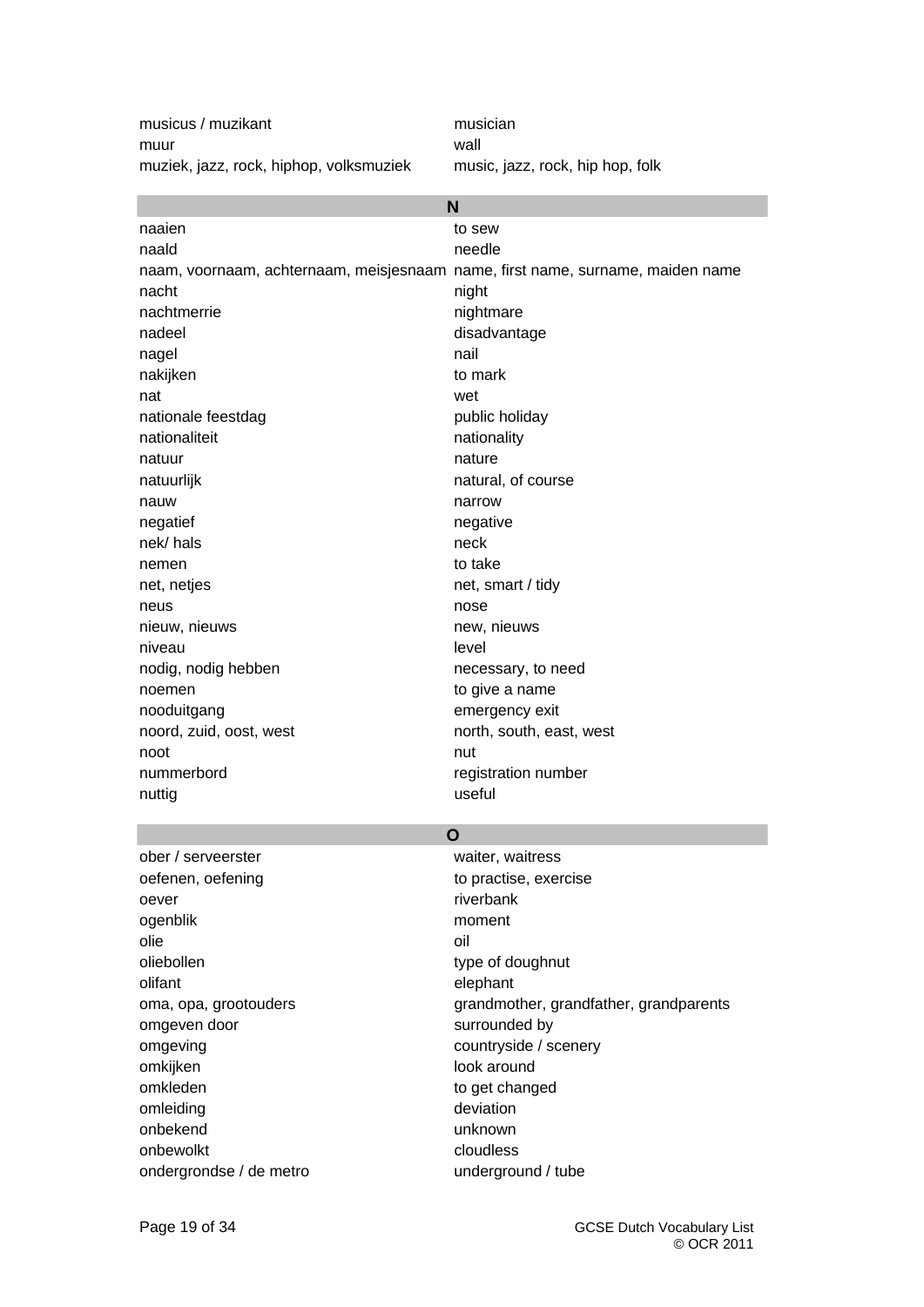ondertitels subtitles onderweg on the way onderwijs education onderzoek, onderzoeken ondiep shallow shallow ongeluk accident ongezond unhealthy ontbijt, ontbijten breakfast, to have breakfast ontdekken to discover onthouden to remember ontmoeten to meet ontslaan, ontslag nemen to fire, to quit ontsnappen to escape ontspannen to relax ontvangen to receive ontwerper designer onvergetelijk unforgettable onvoorzichtig careless onweer thunderstorm thunderstorm oog eye oor, oorbel ear, earring opbellen to phone open, openen open, to open, to open openbaar vervoer van die verstelling van die public transport openen to open (programme) opener opener openlucht open air (in the) operatie operation ophalen to pick up, fetch opklaringen bright periods opleiding course course opletten to pay attention oplossing solution opnemen to record oppas, oppassen baby sitter, to babysit oppasser caretaker oproep call (announcement) opruimen to tidy up opschieten to hurry up opsporen to track (down) opstaan to get up opstel essay oranje orange (coloured) orgaan organ organiseren to organise orkest or the contract of the contract of the contract of the contract of the contract of the contract of the contract of the contract of the contract of the contract of the contract of the contract of the contract of the oud and old a series of the series of the series of the series of the series of the series of the series of th ouderen, bejaarden, 65-plussers senior citizens

research / survey / test, to research / to test / to examine oom, tante, neef, nicht uncle, aunt, cousin, nephew, niece opmaken to make (the bed)/ put make up on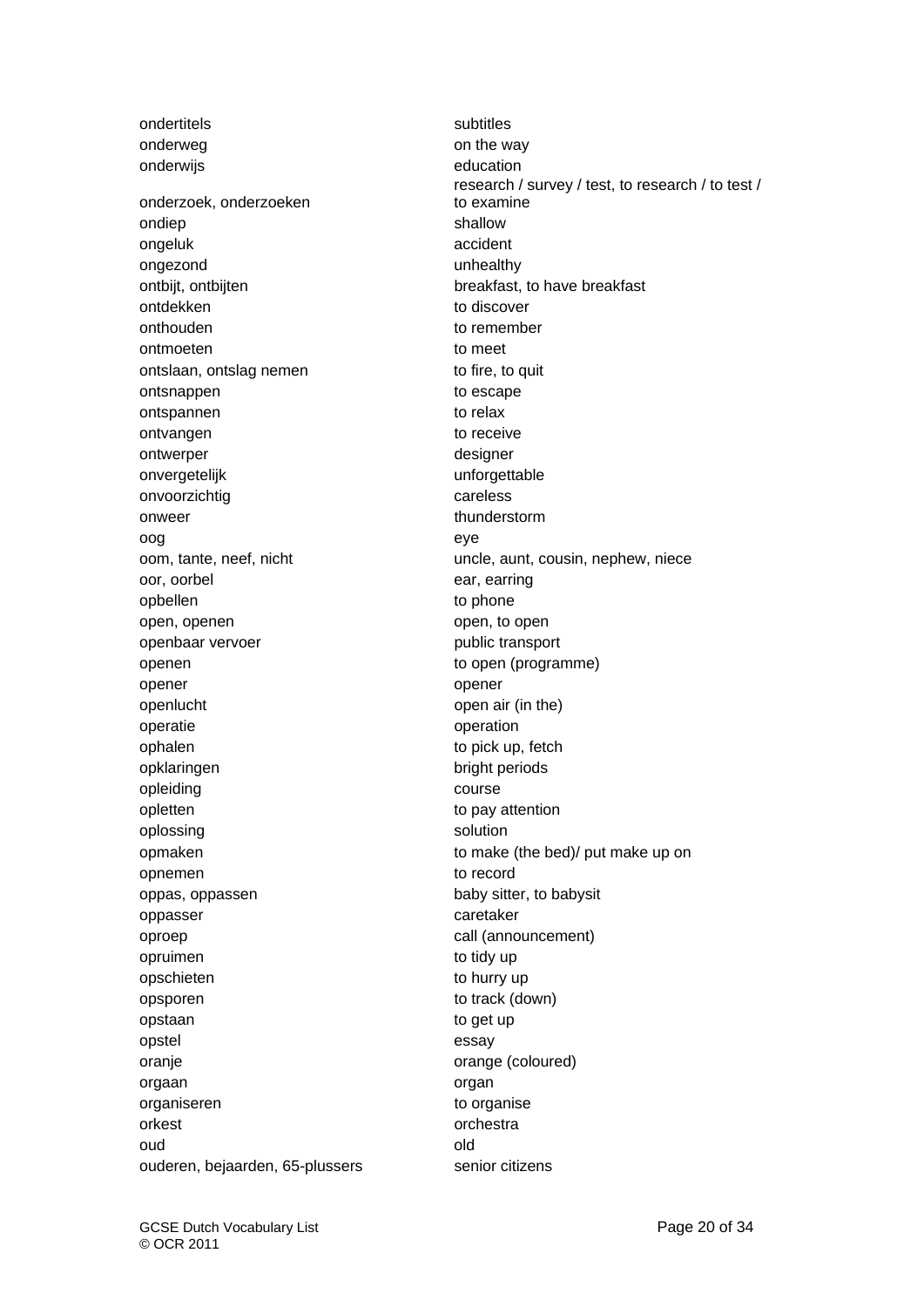ouders **parents** ouderwets on the contract of the contract of the contract of the contract of the contract of the contract of the contract of the contract of the contract of the contract of the contract of the contract of the contract of t oven and a state over the contract of the contract of the contract of the contract of the contract of the contract of the contract of the contract of the contract of the contract of the contract of the contract of the cont overdag during the day overhemd shirt overhoren, overhoring to test, test overmorgen the day after tomorrow overschrijven to copy overstappen to change (trains) oversteken to cross (road) overstromen, overstroming to flood, flood overval overval contracts overval and the contracts overval contracts overval and  $\sim$  robbery, mugging overwinning win, victory

overgaan to go on to the next year (at school)

### **P**

paar few / pair paard, paardrijden horse, horse riding paardenstaart pony-tail paars **paars** purple pad, fietspad, voetpad path, cycle path, footpath padvinders / scouts scouts scout pagina **pagina** page **page** pak suit pan pan bahasa sebagai pandang pangang pangang pangang pangang pangang pangang pangang pangang pangang pangang pannenkoek pancake pap porridge ported by the ported of the ported of the ported of the ported of the ported of the ported of the  $p$ papier **papier** paper paprika pepper paraplu umbrella parfum **partume** park (het) park parkeren to parkeren to park partij begin in de eerste party of the party of the party of the party of the party of the party of the party paspoort passport passagier passenger passen, paskamer to try on, fitting room patat / friettent chips stall patient patient patient patient patient patient patient patient patient patient patient patient patient patient pauze break pech Breakdown (car) peer **peer** pear pen, penvriend, penvriendin pen, pen friend peper pepper per personal personal personal personal personal personal personal personal personal personal personal personal personal personal personal personal personal personal personal personal personal personal persona perfect perfect perfect perfect perfect perfect  $\sim$ periode **periode** period perron perron platform personage character personeel employees persoon, persoonlijk person, personally

pak(je), pakjesavond packet, evening of the 5th of December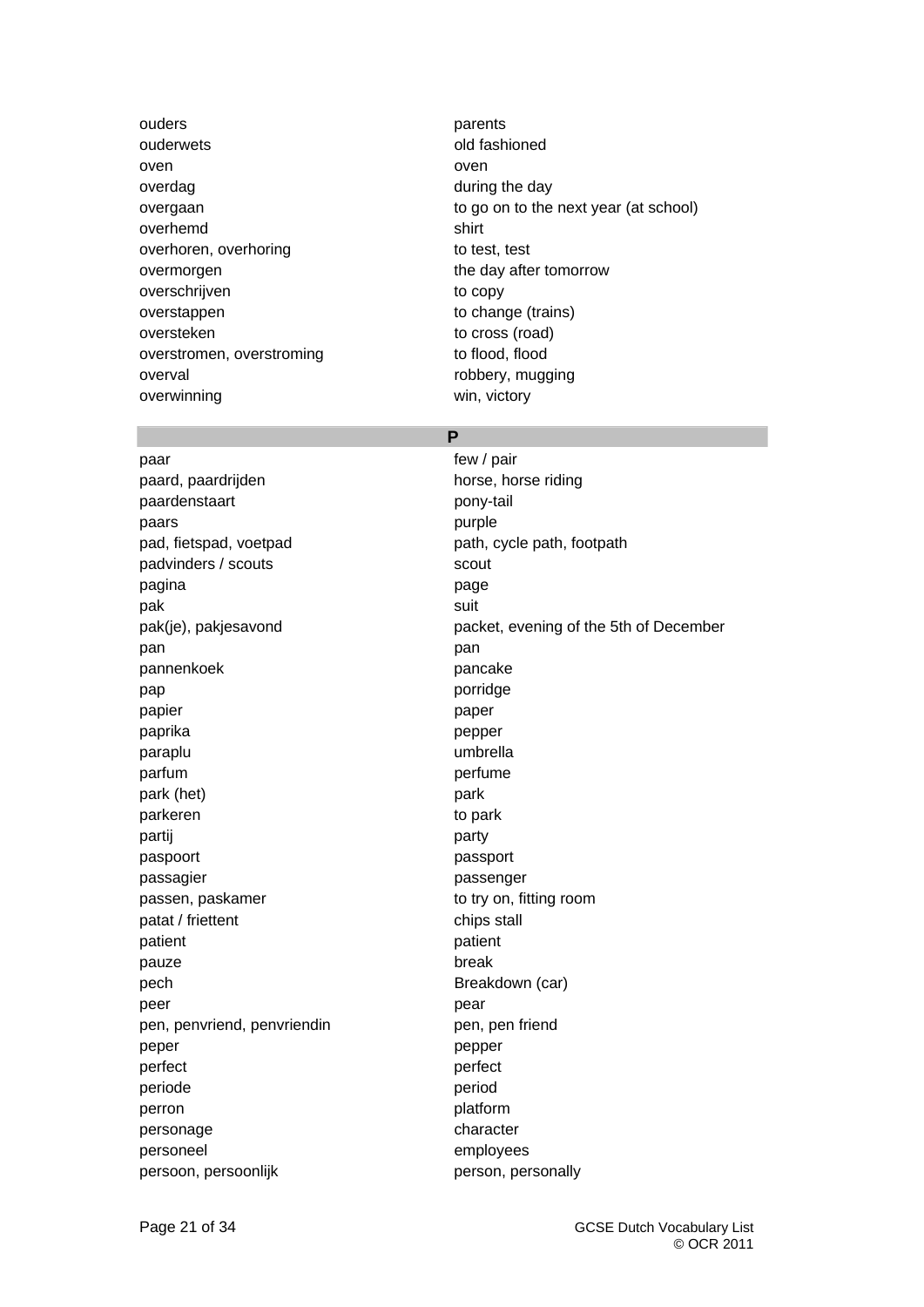perzik bereik besteht in de eerste peach of the peach of the peach of the peach of the peach of the state of the  $p$ pet cap peuterspeelzaal playgroup picknick picnic picnic picnic picnic picnic picnic picnic picnic picnic picnic picnic picnic picnic picnic picnic picnic picnic picnic picnic picnic picnic picnic picnic picnic picnic picnic picnic picnic picnic picnic pic pijn pain behavior of the pain pain behavior of the pain behavior of the pain behavior of the pain piloot piloot pilot pilot pilot pilot pilot pilot pilot pilot pilot pilot pilot pilot pilot pilot pilot pilot p pistool pistol plaats, plaatselijk place, local plaatselijk local van die besteld van die besteld van die besteld van die besteld van die besteld van die best plafond ceiling plak / gesneden slice plank shelf plannen to plan plant, planten plant, being plant, to plant plat **flat** plattegrond town plan platteland country (not town) pleeg- step step step plein square square pleister **plaster** (elastoplast) plezier function of the set of the set of the set of the set of the set of the set of the set of the set of the poeder powder poetsen to clean (teeth) politie, politiebureau police, police, police station pols wrist pop doll and a series of the series of the series of the series of the series of the series of the series of t populair popular portefeuille wallet portemonnee purse purse portie helping, portion portret portret portrait positief **positive** positive postbode **postbode** postman postkantoor, posten post office, to post postzegel stamp (thee-, koffie-) pot (tea, coffee) pot potlood **pencil** prachtig beautiful praktisch / handig practical praten to talk prei leek van die beskomstelling in die beskomstelling in die beskomstelling in die beskomstelling in die besk presentator presenter pretpark theme park prettig nice prijs price prima excellent prins/es prince / princess privé **private** proberen to try

pond pound (sterling), 500 grams prik injection, carbonated drink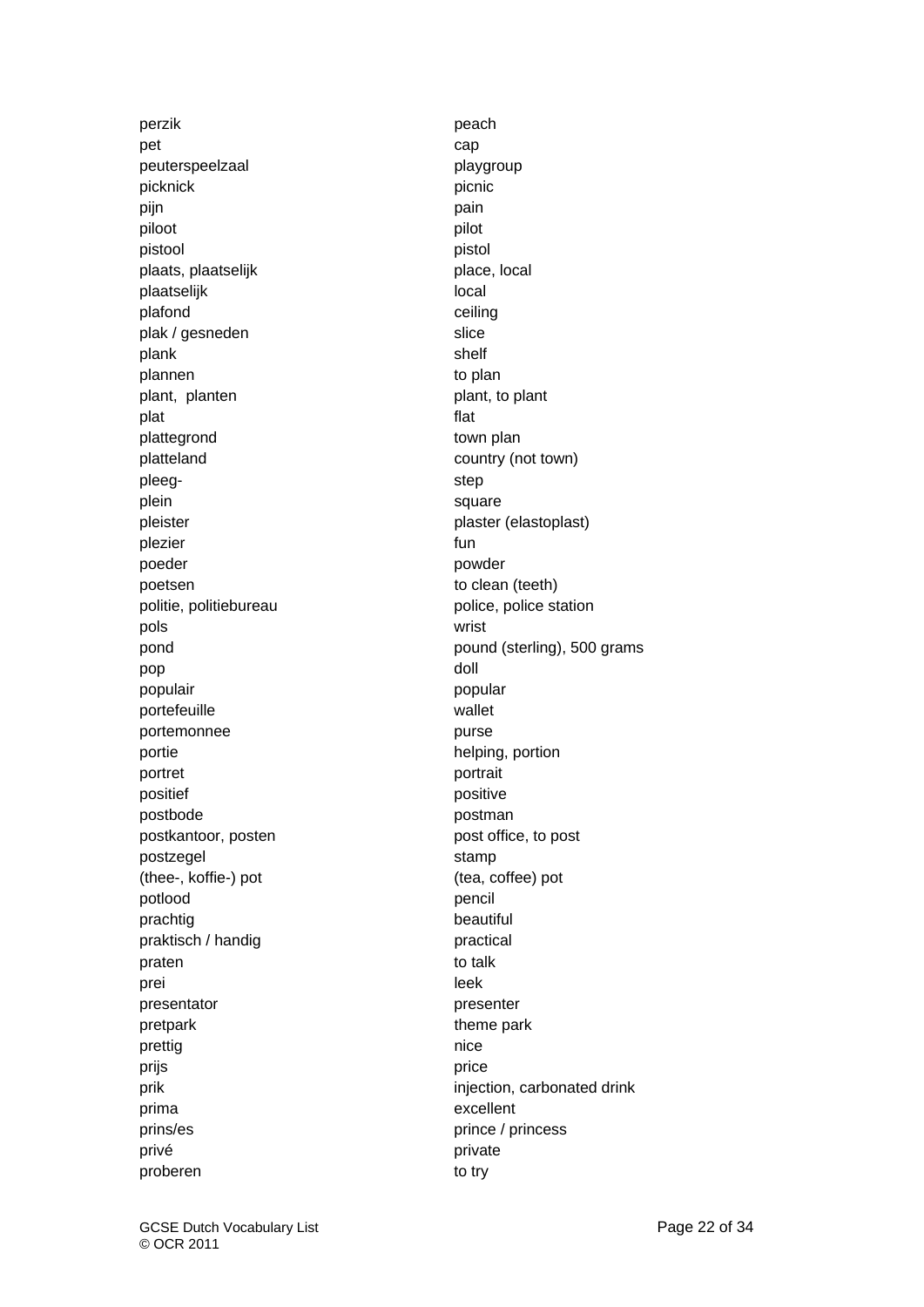- probleem problem product, produceren product, to produce proefwerk test proeven to taste (e.g. try) professioneel professional programma, programmeren programme, to programme project project provincie county pruim pruim plum puber adolescent publiek **public** punctueel **punctuel** punctual puree mashed potato pyjama pyjamas
- 

### **Q**

quiz quiz show

### **R**

raam window racket, stick, bat racquet, stick, bat radio radio rapport and report school report rat **rat** and *research* the contract of the contract of the contract of the contract of the contract of the contract of the contract of the contract of the contract of the contract of the contract of the contract of the c recept prescription, recipe receptie, receptionist reception, receptionist rechter in der große gegen der große gegen der große gegen der große gegen der große gegen der gegen der gegen<br>Gegen der gegen der gegen der gegen der gegen der gegen der gegen den gegen der gegen der gegen der gegen der reclame advertising, advertising, advertising, advertising, advertising, advertising, advertising, and redden, redding to save, to rescue, rescue reep chocola bar of chocolate regelen to organise regen, regenen, regenachtig rain, to rain, rainy regio region regisseur director reis heen- terug-<br>
iourney reizen, reiziger to travel, traveller rekenen (uit-), rekenmachientje calculate, calculator rekening account, bill rem brake brake brake brake brake brake brake brake brake brake brake brake brake brake brake brake brake brake rennen to run and to run to run to run to run to run to run to run to run to run to run to run to run to run to run to run to run to run to run to run to run to run to run to run to run to run to run to run to run to run t repareren, reparatie to repair, repair repetitie rehearsal, test reserveren, reservering to reserve, reservation restaurant restaurant retourtje return ticket richting direction riem belt, safety belt rij, in de rij staan row, to queue rijbewijs driving licence rijden drive (car) / ride (horse) rijk te beste in de oarden in de oarden in de oarden in de oarden in de oarden in de oarden in de oarden in de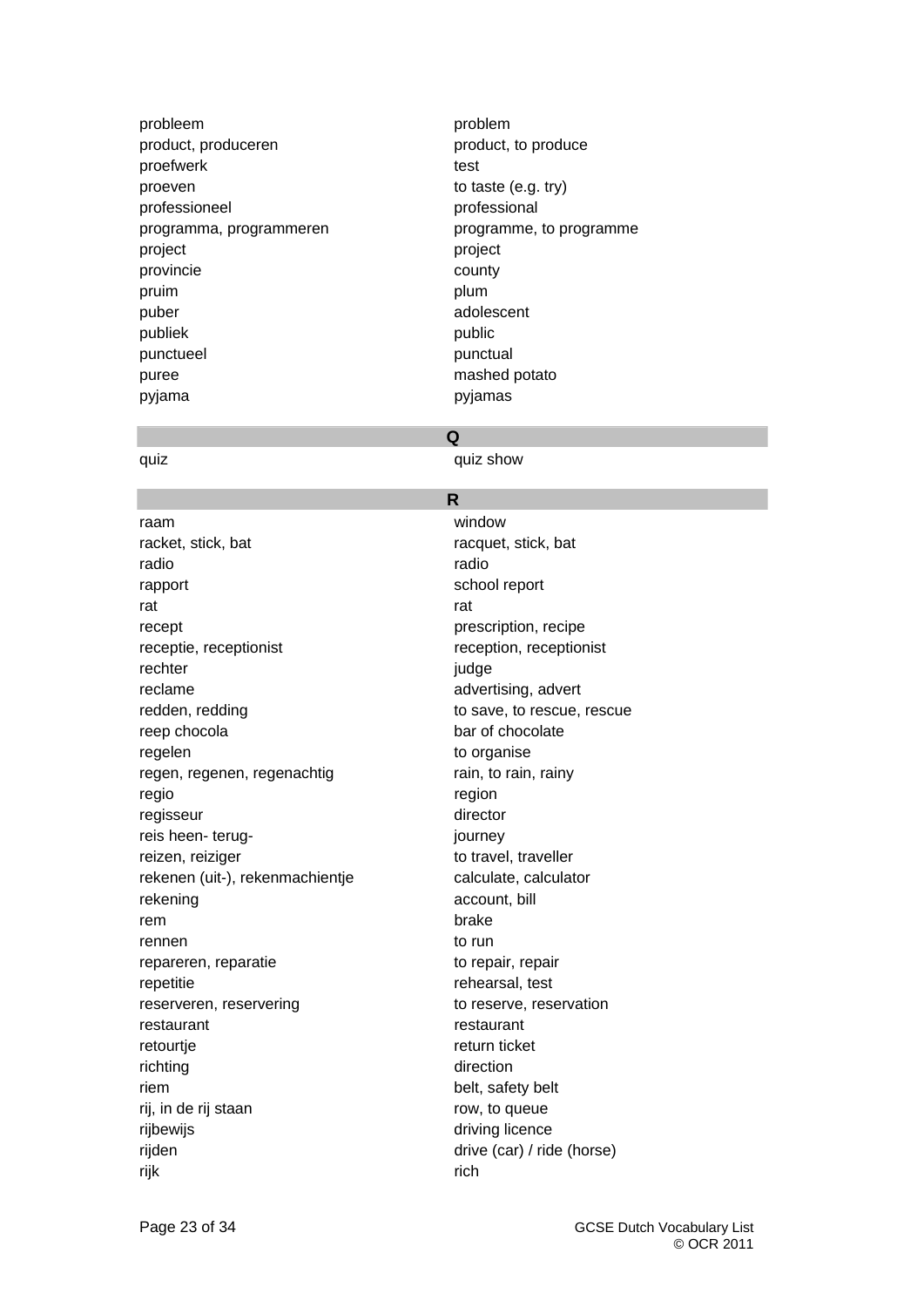rijp ripe rijst rijst in de eerste koningste koningste koningste koningste koningste koningste koningste koningste konin rijtjeshuis terraced house ring ring risico risk ritje en die beskrywering is die staat die koningste konings of die konings of die konings of die konings of d rivier **rivier rivier rivier** roepen to call (out) roggebrood roggebrood rye bread rok skirt roken, rook to smoke, smoke rol role / roll rolschaatsen roller-skating rolstoel wheelchair roltrap escalator romantisch romantic rommel, rommelig mess, messy rond **round round** rondhangen to laze about rondkijken to sight-see rondleiding (guided) tour rood rood **reduces** and reduce the set of the set of the set of the set of the set of the set of the set of the set of the set of the set of the set of the set of the set of the set of the set of the set of the set of the room cream cream cream cream cream cream cream cream cream cream cream cream cream cream cream cream cream cream cream cream cream cream cream cream cream cream cream cream cream cream cream cream cream cream cream cream c roos rose rooster timetable (school) rose pink rozijn in de een algebruik van de begin de een algebruik van de begin de een algebruik van de begin de een alg rug back rugzak rucksack ruiken to smell ruilen exchange (goods) ruimte space / area rusten to have a rest rustig quiet

rondvaartboot boat touring around e.g. canals rotonde roundabout (traffic)

### **S**

saai boring boring salaris **salaris** salary samen together sandaal sandaal sandal sandal sandal sandal sandal sandal sandal sandal sandal sandal sandal sandal sandal sandal sandal sandal sandal sandal sandal sandal sandal sandal sandal sandal sandal sandal sandal sandal sandal san sap(je) juice saucijzenbroodje sausage roll schaal dish schaap sheep sheep schaar scissors scissors scissors schaatsen ice skating is a strategies of the skating in the skating in the skating in the skating in the skating schaduw shade shade schaken chess chess

schade, schadelijk damage, damaging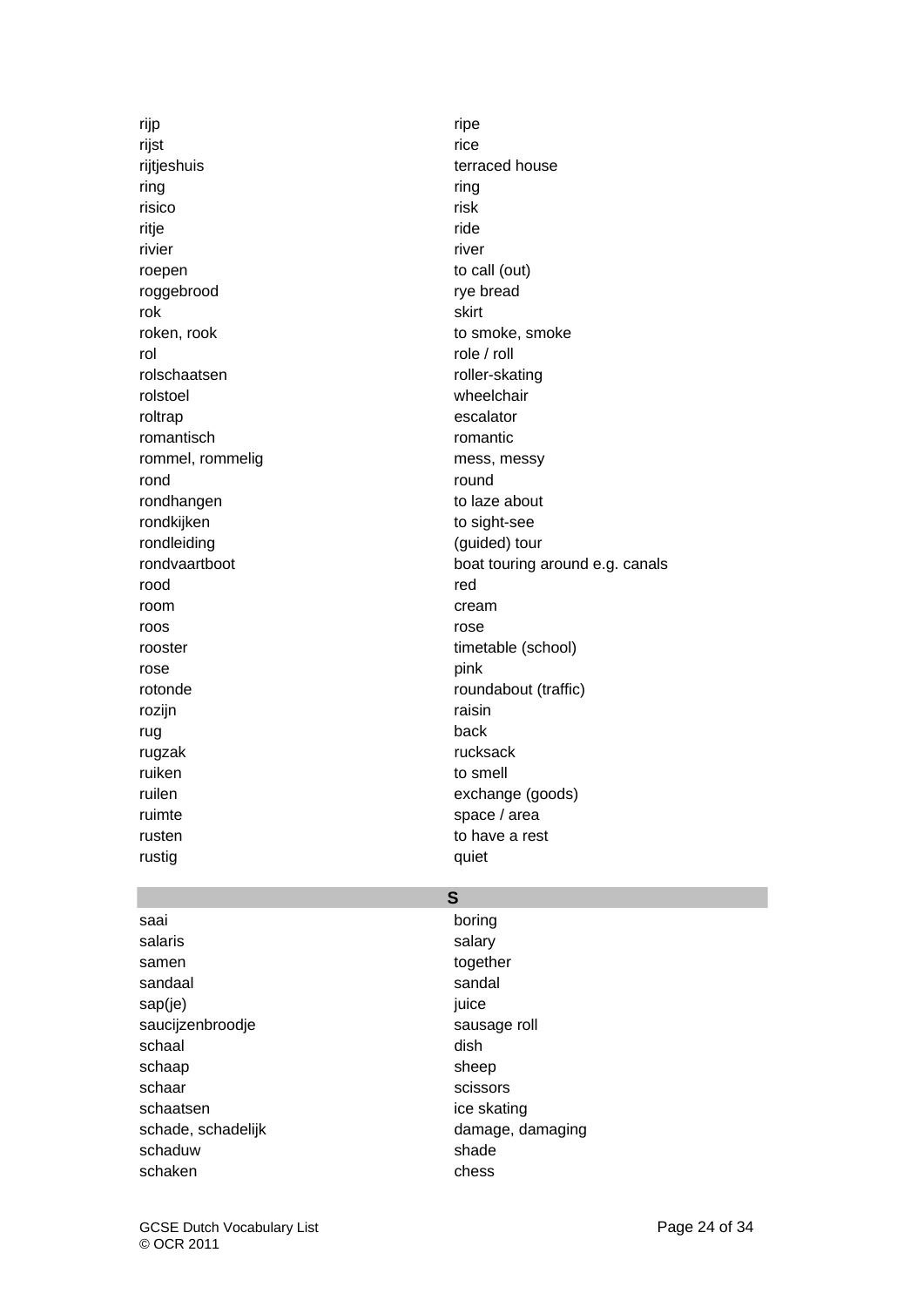scharrel-<br>  $\qquad \qquad$  free range scheiden to divorce scheidsrechter referee / umpire schema scheme scheme scheme scheme scheme scheme scheme scheme scheme scheme scheme scheme scheme scheme schem schenken to pour to pour schep spade spade spade scherp sharp sharp schieten to shoot schijnen to shine schilderen / verven, schilderij to paint, painting schillen to peel schip ship schoen shoe school, scholier school, student (at school) schoolplein school playground schoolvakken, natuurkunde, scheikunde, biologie, geschiedenis, aardrijkskunde schoon- in law schoon, schoonmaken clean, to clean schotel schotel schotel schotel satellite dish, saucer schouder shoulder shoulder schreeuwen to shout, to scream schrift exercise book schrijven to write (down) schuin diagonally schuur shed secretaresse secretary sensationeel sensational serie series serieus serious serious serre conservatory serveren to serve servies crockery sevenup lemonade sfeer atmosphere atmosphere sieraden / juwelen in die verschieden in die gewellery simpel simple sinaasappel **orange** sjaal scarf is a strong scarf scarf in the scarf scarf is a second scarf scarf ski, skiën ski, to ski sla lettuce slaan, raken to hit slaap slaap sleep sleep sleep sleep sleep sleep sleep sleep sleep sleep sleep sleep sleep sleep sleep sleep sleep sleep sleep sleep sleep sleep sleep sleep sleep sleep sleep sleep sleep sleep sleep sleep sleep sleep sleep slaapkamer bedroom bedroom slaapzak sleeping bag slagen to pass and the pass of the pass of the pass of the pass of the pass of the pass of the pass of the pass slager butcher slang snake snake snake slank slank slim slapen to sleep

subjects, physics, chemistry, biology, history, geography slecht bad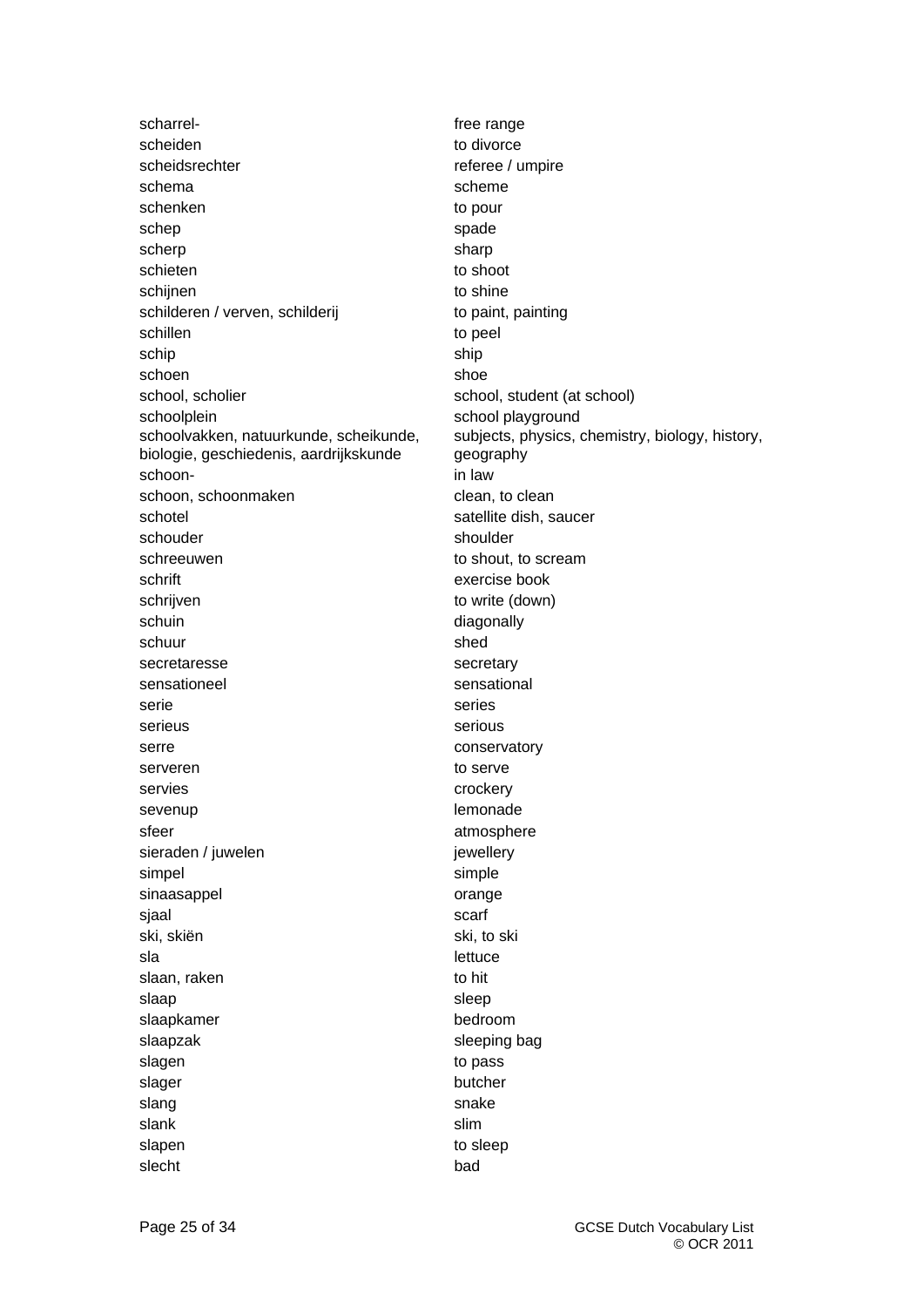slepen to tow sleutel, sleutelhanger key, key ring sleutelhanger key ring slikken/inslikken to swallow slim clever slipper flip flop slokje sip sloot ditch/ stream sluiten, slot to lock, lock / end smakelijk, smaak tasty, taste sms'en to send text messages sneeuw, sneeuwen snow, to snow snel, snelheid quick, speed snelweg / rondweg motorway / ring road snijden cut snor moustache moustache soep soup soup soup sok sock sock sock sock soldaat soldier solliciteren, sollicitatiegesprek to apply, job interview souvenir souvenir spa blauw mineral water spa rood carbonated water spannend exciting sparen to save (money) speciaal special special special special speculaas spiced biscuits speelgoed toys spek bacon spelen, speler, spel / spelletje to play (CDs etc), player, game spiegel mirror spijkerbroek in die eerste gebied is die gebied van die gebied is die gebied van die gebied van die gebied van die gebied van die gebied van die gebied van die gebied van die gebied van die gebied van die gebied van die ge spinazie spinach spinach spinach spinach spinach spinach spinach spinach spinach spinach spinach spinach spinach spinach spinach spinach spinach spinach spinach spinach spinach spinach spinach spinach spinach spinach spina spits(uur) rush hour spoorwegen, spoor railway, railway line sport / gymnastiek P.E. sporten to do sport sportief sporties and sporty spreekuur surgery spreken to speak springen to jump sproeien to spray / to hose / to water spruitjes **Brussels** sprouts spuitbus, spuiten spray can, to spray spullen things / stuff staal staat is a steel steel steel steel steel steel steel steel steel steel steel steel steel steel steel ste staan to stand staart tale is a staart tale of the state of the state of the state of the state of the state of the state of the state of the state of the state of the state of the state of the state of the state of the state of the stat stad city / town stadhuis town hall stadion stadium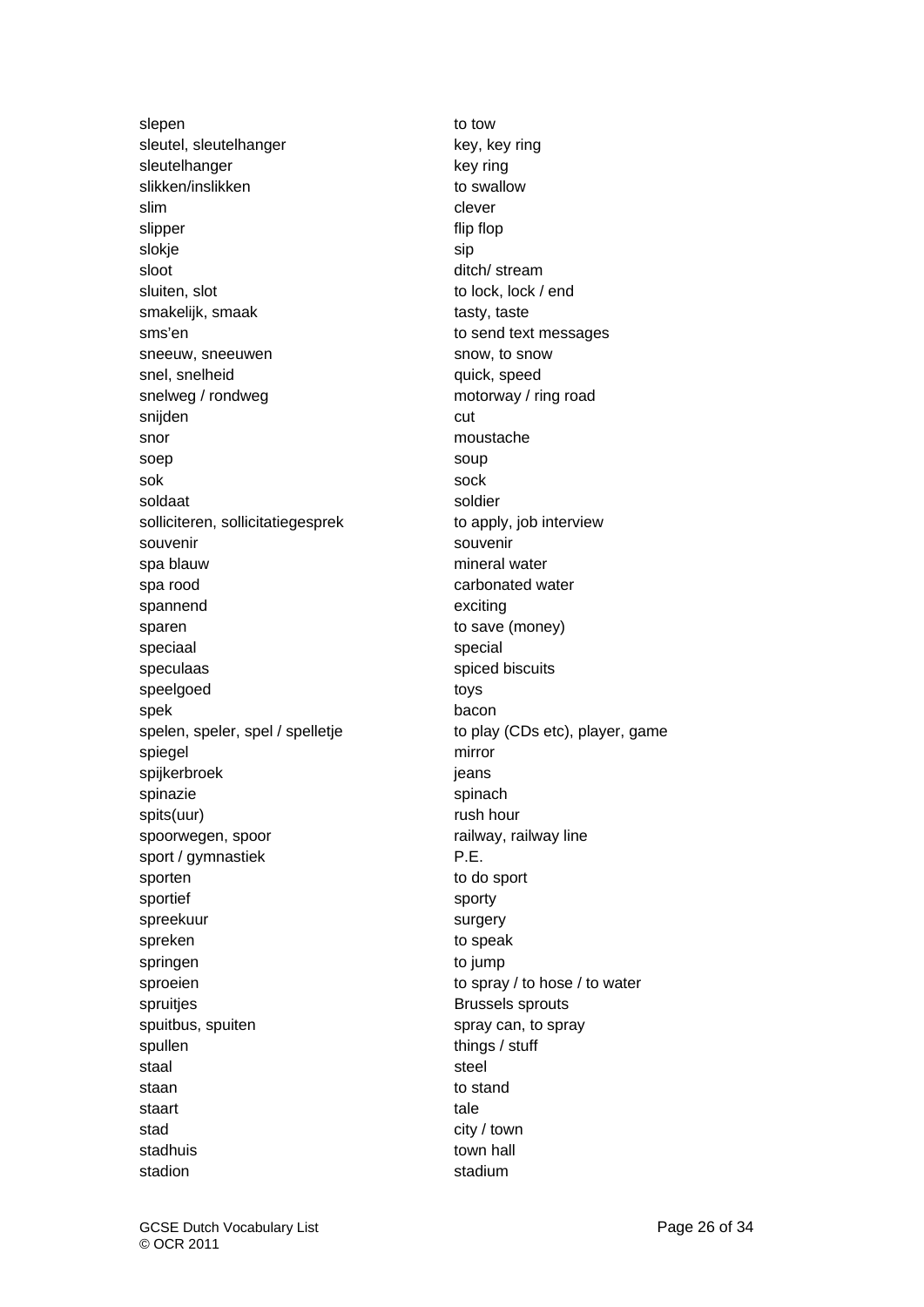stagiair(e) trainee staken to strike stal stable stalletje stand stamppot starten to start station station station steek sting sting sting sting steen stone stone stone steil straight (hair) stelen to steal stem voice voice ster start in the start start start start in the start start in the start start in the start sterk sterk strong sterven / doodgaan / overlijden to die / to pass away stift felt tip pen stijl in de oorlog in de oorlog in de oorlog in de oorlog in de oorlog in de oorlog in de oorlog in de oorlog stil quiet stoel **chair** chair stoep **pavement** stof fabric, dust stok stok stick stok stick stokbrood baguette (Fr) stom stupid stoplicht, verkeerslicht traffic lights stoppen to stop (vehicles) storm, stormachtig storm, stormy straat straat street in the street street street street street street in the street street street street in the street street in the street street in the street street in the street street in the street street in the stree straffen, straf to punish, punishment strak tight that the strake the strake tight that the strake  $t$ strand beach beach beach beach streng streng strict strijken to iron to iron to iron to iron to iron to iron to iron to iron to iron to iron to iron to iron to iron stripboek comic stroopwafels stroopwafels syrup waffles studeren to study to study stuk, per stuk piece, each succes success success success success success  $\sim$ suggestie, voorstel suggestion suiker sugar sugar sugar sugar sugar sugar sugar sugar sugar sugar sugar sugar sugar sugar sugar sugar sugar sugar sugar sugar sugar sugar sugar sugar sugar sugar sugar sugar sugar sugar sugar sugar sugar sugar sugar sugar supermarkt supermarket surfen, surfplank to surf, surfboard synagoge synagogue

Dutch speciality mashed potatoes with vegetables and meat strippenkaart **public transport ticket (Dutch system)** sturen, stuur to send / to steer, steering wheel

**T** 

| taak | task     |
|------|----------|
| taal | language |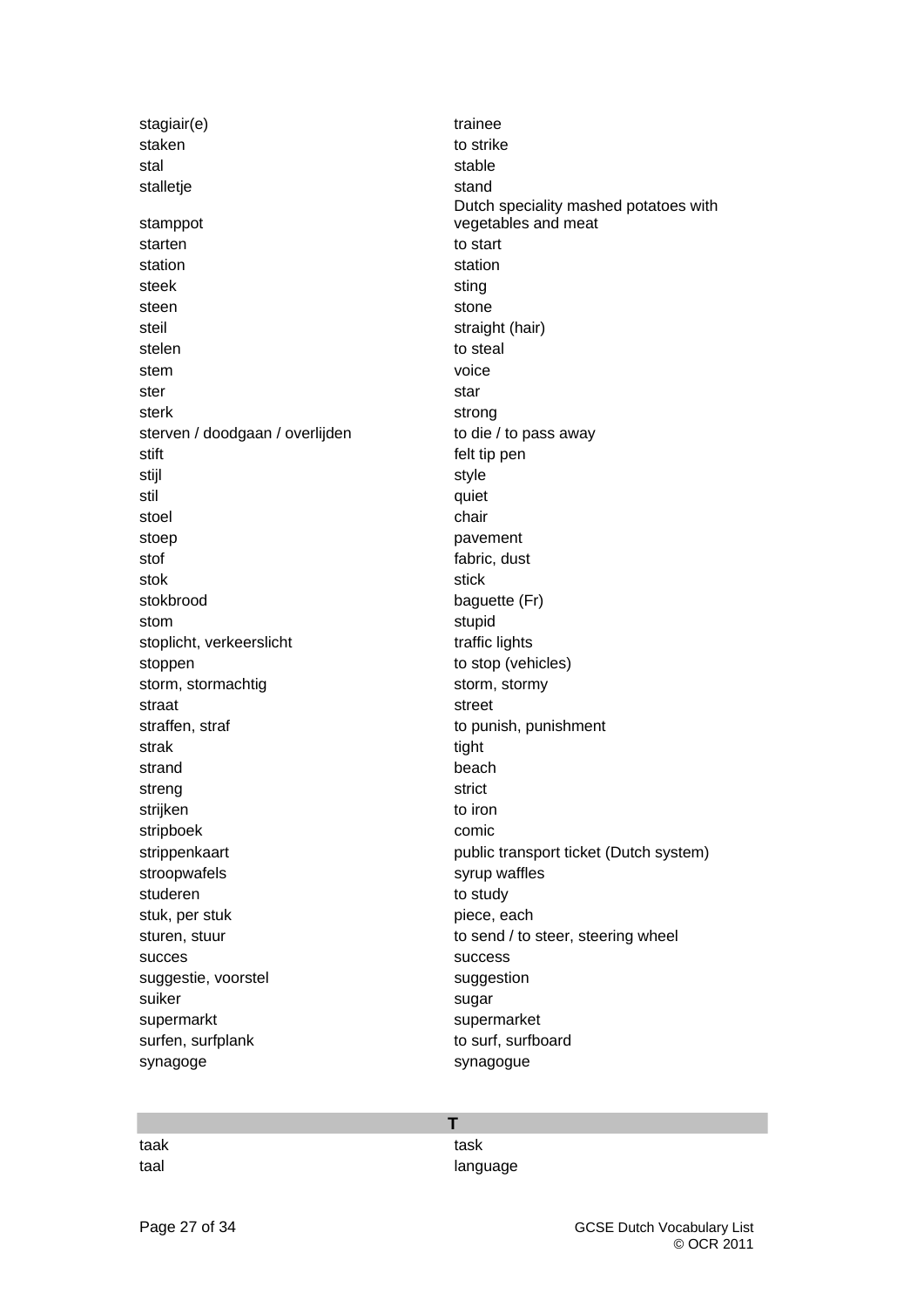taart is a cake cake taar aan die begin in die begin die koning van die begin die begin die begin die begin va tablet, pil tablet, pill tablet, pill tafel table table table tand / kies, tandenborstel, tandpasta tooth, toothbrush, toothpaste tandarts dentist tanken tanken to fill up (petrol) tas / zak bag, pocket team / ploeg team techniek technology teen toerstelling and the state of the state of the state of the state of the state of the state of the state tegenvallen tegenwoordig these days tekenen / handenarbeid art tekenfilm cartoon tekenen, tekening to draw, drawing tekst text text tempel temple temperatuur temperatuur temperature tennisbaan tennis court tent (opzetten, afbreken) tent (pitch, to take down) terras terrace terrace teruggaan to return, go back terugkomen to come back terugreis, terugweg return journey theater / schouwburg theatre thema theme theme theme thermometer thermometer thermometer tiener, teenager, jeugd teenager, young person tijd tijd time om de eerste koningste konings onder de eerste konings onder de eerste konings onder de eerste tijdschrift magazine tijger tijden is de oorlede tijden is de oorlede tijden is de oorlede tijden is de oorlede tijden is de oorled timmerman carpenter toegang admission/entrance toekomst and the state of the state of the state of the state of the state of the state of the state of the state of the state of the state of the state of the state of the state of the state of the state of the state of t toerist toerist tourist toernooi tournament toeschouwer spectator toetje / dessert / nagerecht dessert tomaat tomato toneelstuk, toneel play, stage tong tongue, sole tonijn tuna komponent komponent komponent komponent komponent komponent komponent komponent komponent komponen toren tower totaal totally totally totally totally totally totally totally totally totally totally totally totally totally tragedie, tragisch tragedy, tragic trainen trainen to train trainingspak tracksuit tram tram trap stairs and trap stairs and trap stairs stairs and trap stairs stairs and trap stairs stairs trekken to pull to pull to pull

to fall short of one's expectations / to be disappointing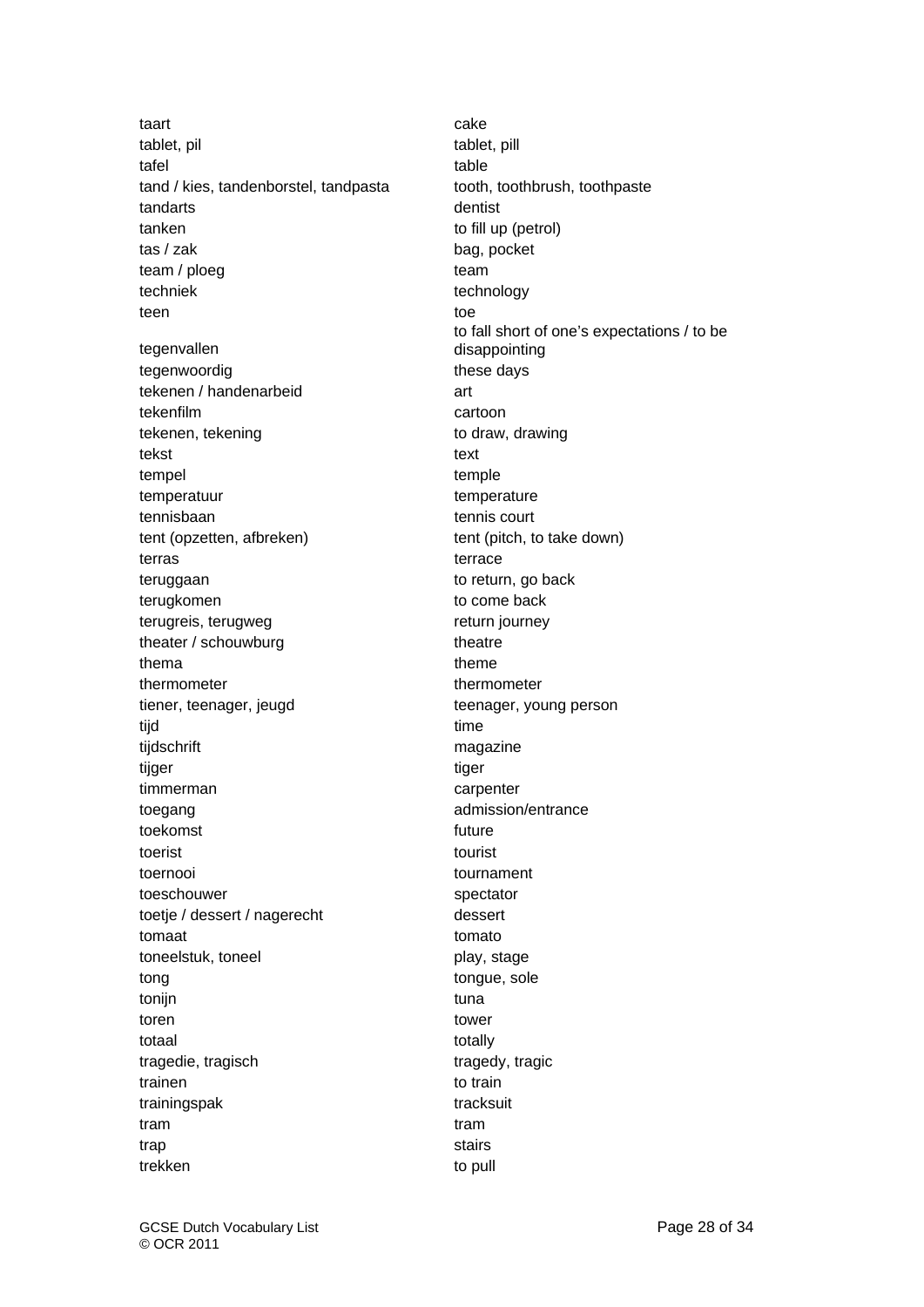trimester term term trots **proud** trui pullover tuin, tuinieren garden, to do gardening turnen gymnastics tweeling twins twee-onder-een-kap(woning) semi-detached house tweepersoons double

trouwen, trouwerij to get married / to marry, wedding

### **U**

ui **ui comme anno 1976. Il contrattura conion** uitgaan to go out uitgeven to spend to spend uitleggen to explain uitnodigen, uitnodiging to invite, invitation uitpakken to unpack uitslag result uitslapen to have a lie in uitsmijter fried egg sunny side up uitstapje outing uitstappen to get off uitstekend excellent uitverkoop, uitverkocht sale, sold out uitvinden to invent uitwisseling (school) exchange uitzending broadcast uitzicht view universiteit university uur hour hour hour hour hour

### **V**

vaak often waar often waar often waar often waar often waar often waar often waar often waar often waar often w vak subject vakantie, vakantieganger en boliday, holidaymaker vakkenpakket choice of subjects vallen to fall and the set of the set of the set of the set of the set of the set of the set of the set of the vangen to catch varen varen to go in a boat varken, varkensvlees pig, pork vechtsporten martial arts vee cattle and controlled by the cattle vegen to sweep vegetarisch vegetarian veilig, veiligheid safe, safety veld, wei and the set of the set of the field, meadow ver weg distant, far veranderen to change verantwoordelijkheid responsibility verband bandage verbeteren to improve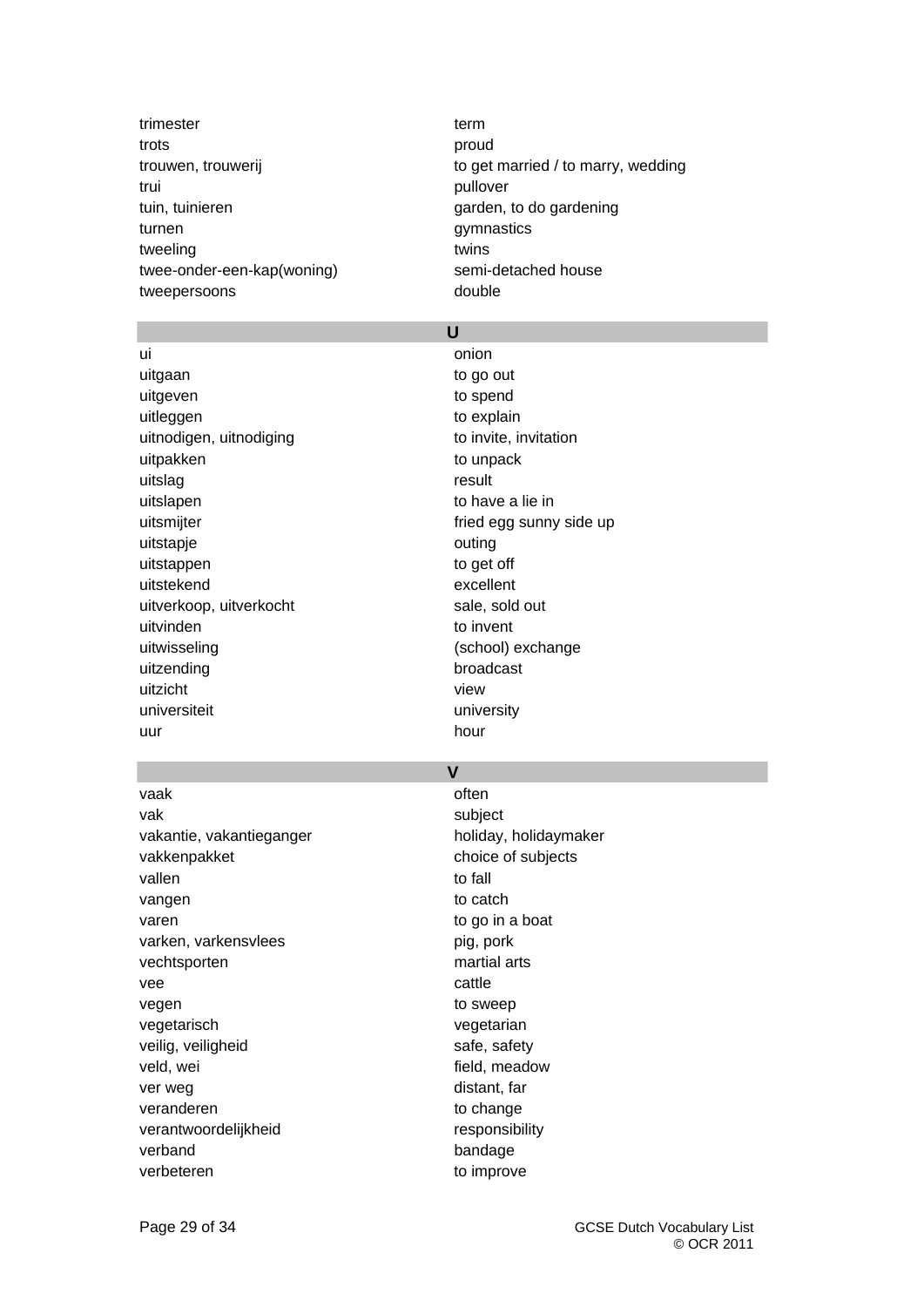verbieden to forbid verbinding verbinding connection verblijf stay of the stay stay stay verbranden, verbrand to burn, burnt verdienen andere to earn to earn to earn to earn to earn to earn to earn to earn to earn to earn to earn to earn to earn to earn to earn to earn to earn to earn to earn to earn to earn to earn to earn to earn to earn to ea verdieping (1ste verdieping) floor (e.g. 1st floor) verdriet, verdrietig sadness, sadness, sadness, sadness, sadness, sadness, sadness, sadness, sadness, sadness, sadness, sadness, sadness, sadness, sadness, sadness, sadness, sadness, sadness, sadness, sadness, sadness, sad vergeten to forget vergif poison and poison and poison and poison and poison and poison and poison and poison and poison and poison verhaal story story story verjaardag birthday verkeer (het) en andere traffic verkeerd wrong verkopen, verkoper to sell, sales person verkouden and cold verliefd in love verliezen besteht in de een aan de besteld verliezen to lose vermoeiend, moe tiring, tired verontschuldigen verontschuldigen to apologise verpleger / verpleegster nurse verrukkelijk excellent vers **fresh** verschil verschil and difference versieren en die versieren to decorate Verslaafd, verslaving and all and addicted, addiction verslag, verslaggever report, reporter Verslapen, sich to oversleep verspillen verspillen to waste verspringen to do a long jump verstaan verstaan to understand verstuiken / verzwikken to sprain versturen to send vertalen, vertaling vertaling to translate, translation vertellen to tell vertraging vertraging vertraging vertraging vertrekken, vertrek to depart, departure vervelen, zich to be bored vervelend annoying / boring / tedious verven verven to paint, to dye vervuilen, vervuiling to pollute, pollution verwarming beating heating verwelkomen entry to welcome verzamelen, verzameling version to collect, collection vest cardigan vieren, viering to celebrate, celebration vierkant square square vies dirty vijver **pond** vinger finger finger viool violin

vergelijken, vergeleken met, vergelijkbaar to compare, compared to, comparable/similar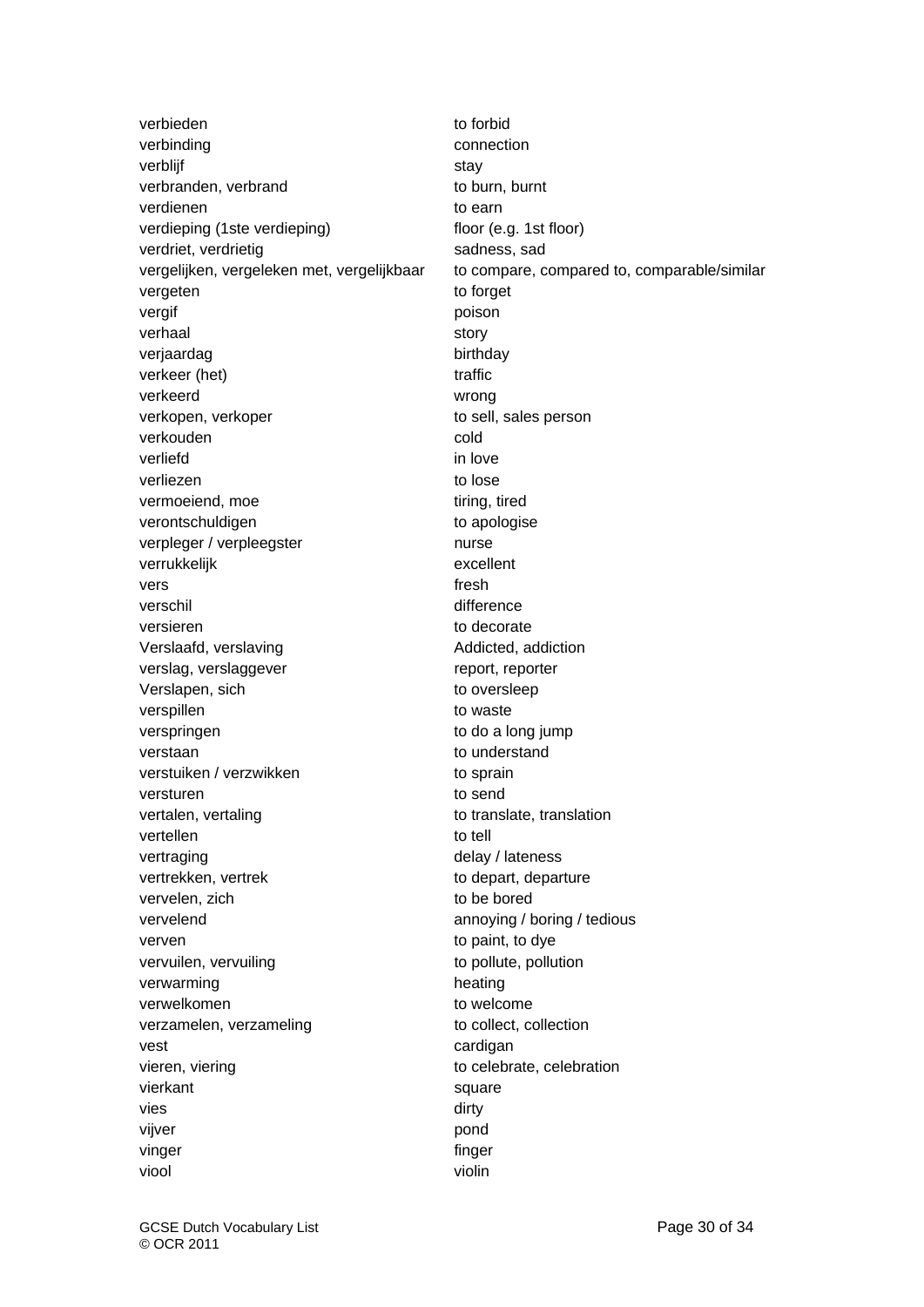vis, vissen fish, to fish vitamines vitamins vla cold, runny custard vlam **views** that the contract of the contract of the contract of the contract of the contract of the contract of the contract of the contract of the contract of the contract of the contract of the contract of the contract vlecht plat vleugel wing vlieg **fly** vliegen to fly vliegtuig **plane** vliegveld / luchthaven airport vlinder butterfly vloer **floor** vloerbedekking carpet vlucht flight vluchteling / asielzoeker refugee voer, voeren feed, to feed (pets, children) voet tot a state foot to the state of the state of the state of the state of the state of the state of the state of the state of the state of the state of the state of the state of the state of the state of the state of th voetbal, voetballer football, football-player voetganger **pedestrian** vogel bird vol examped, full and the cramped, full and the cramped, full voldoende satisfactory volgend volgend  $\blacksquare$ volk behavior of the people of the people of the people of the state of the state of the people volwassene adult voorafje / voorgerecht starter voorbeeld example voorbijganger **passer-by** voordeel advantage voordeel advantage voordeel advantage voordeel ander advantage voordeel advantage voordeel voorhoofd forehead voorkomen to prevent / to avoid voorruit windscreen voorstellen, zich to imagine voorstelling voorstelling performance / showing voorzichtig careful vorig and a state of the state of the state of the state of the state of the state of the state of the state o vork to the contract of the contract of the contract of the contract of the contract of the contract of the co vorst to the contract of the contract of the contract of the contract of the contract of the contract of the contract of the contract of the contract of the contract of the contract of the contract of the contract of the c vouwen to fold vraag vraag vraag vraag vraag vraag vraag vraag vraag vraag vraag vraag vraag vraag vraag vraag vraag vraag v vrachtauto lorry vragen to ask vreemd odd vreemde talen foreign languages vreemdeling foreigner vreselijk awful vriend, vriendin boyfriend, girlfriend / friend vriendelijk friendly vriendschap **friendship** friendship vriezen behalvet en die behalvet behalvet behalvet behalvet behalvet behalvet behalvet behalvet behalvet behalv

vlees (voor op de boterham) meat (sliced meat for sandwiches)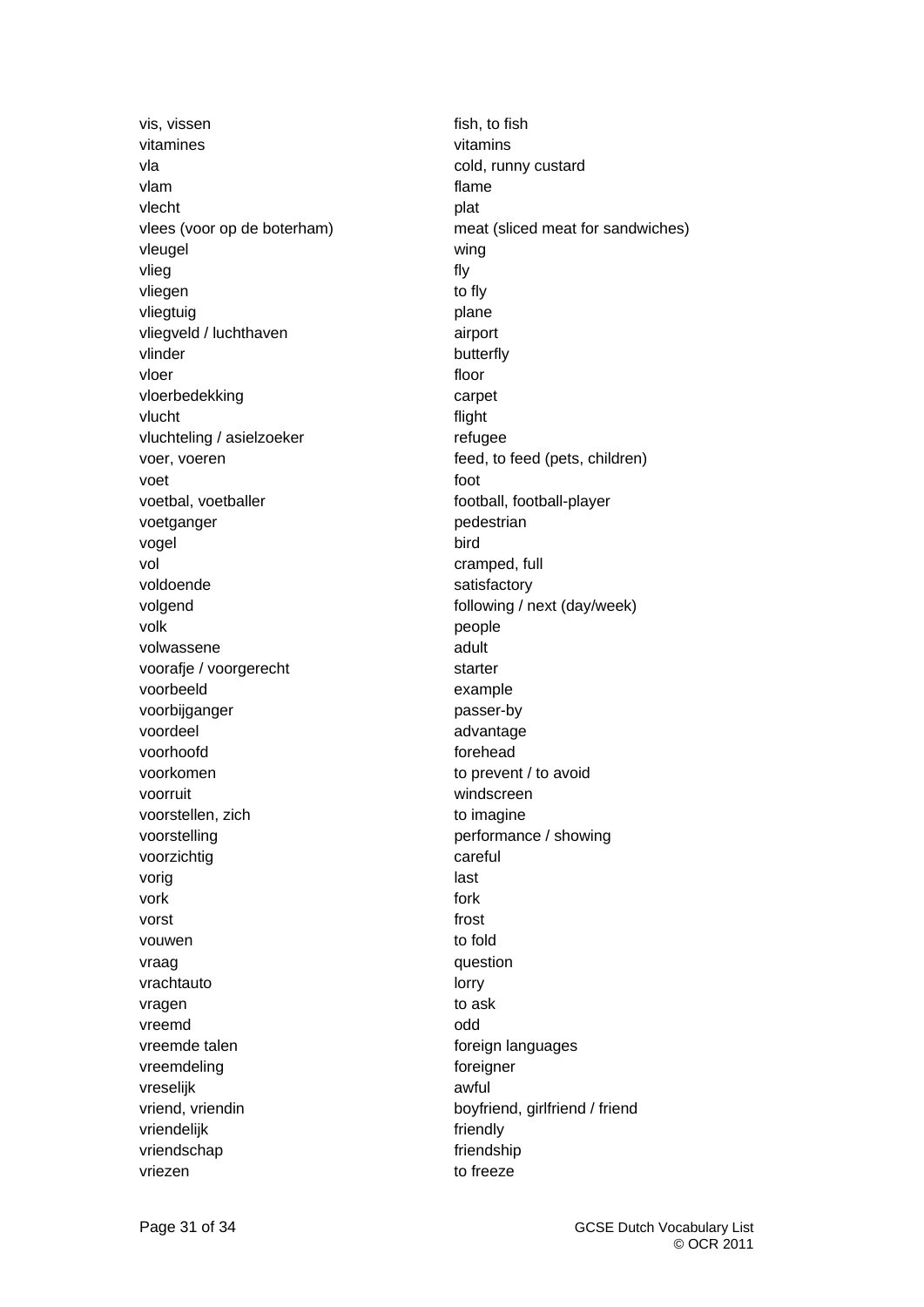vrije tijd free time / leisure vrijstaand detached vroeg early and the early early the early early the early early the early early the early early the early early  $\sim$ vrolijk bright vrucht/ fruit the state of the state of the state of the state of the state of the state of the state of the state of the state of the state of the state of the state of the state of the state of the state of the state of vuil dirty and the state of the state of the state of the state of the state of the state of the state of the s vullen, vukking to fill, filling vulpen vulpen fountain pen vuur saari koossa on muuta kuni koossa on muuta koossa on muuta koossa on muuta koossa on muuta koossa on muut vuurtoren lighthouse vuurwerk **fireworks** V V V V V Tourist office

vrij available, free, quite vrouw, vrouwelijk wife / woman, female

### **W**

waard worth worth worth worth worth worth worth worth worth worth worth worth worth worth worth worth with the  $\sim$ wachten op to wait for wachtkamer waiting room wakker maken / worden to wake s.o., to wake up wandelen, wandeling example to walk, walk wang cheek wapen weapon warm warm / hot (af )wassen/ was to wash up, washing / laundry wastafel washbasin water water water wedstriid verticles were competition / race / match week, weekeinde / weekend week, weekend weer, weerbericht weather, weather forecast weg **road** wegen to weight weight weight weight weight weight weight weight weight weight weight weight weight weight weigh weggaan to leave weggooien to throw away weinig, minder, minst little, less, least wekker alarm clock wenkbrouw eyebrow wensen, wens to wish, wish werk(e)loos, werk(e)loosheid unemployment werken, werk to work, work werken, werk to work, work werkervaring work experience werkgever employer wesp was a measured was a wasp wetenschapper scientist / researcher wiel **wiel** wheel wijk area / district wijzen to point wild **wild** wind **wind** winkel, winkelbediende shop, shop, shop assistant winkelen/ boodschappen doen, to shop, shopping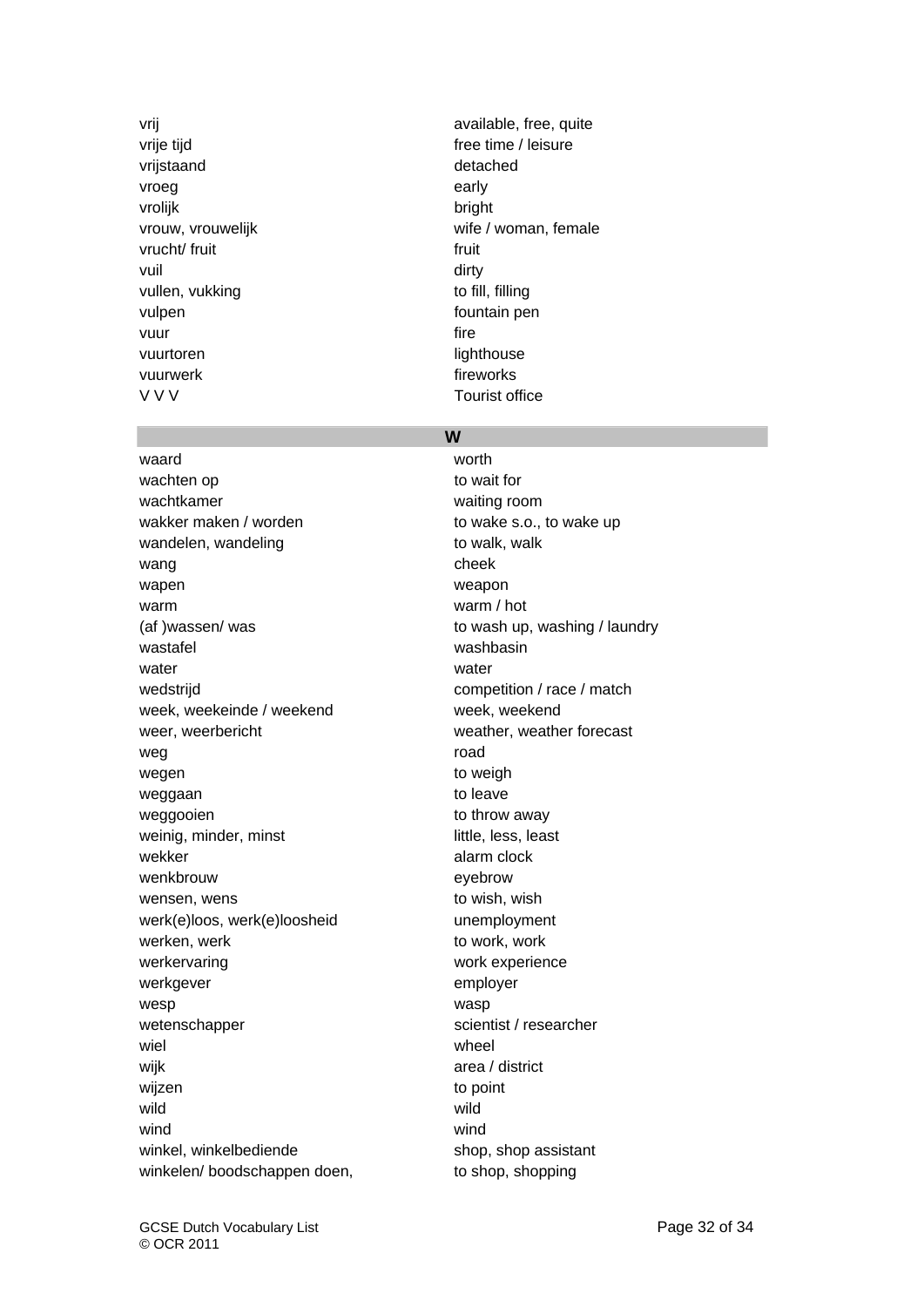boodschappen winnen to win wisselen wisselen to exchange wisselgeld change wisselvallig changeable changeable wit white white white white white white white white  $\sim$ wol wool wolk and the cloud cloud of the cloud wond wound wound wound wound wound wound wound wound wound wound wound wound wound wound wound wound  $\sim$ wonen to live woning house house woonplaats woonplaats place of residence worst worst sausage wortel extensive carrot carrot

woon- eet- zitkamer Living dining sitting room

### **Z**

zaak business, firm zacht soft zak/ tas bag zakdoek handkerchief zakgeld **pocket money** zakken to fail (exam) zaklamp torch zakmes **penknife/** pocket knife zalf/ crème cream, ointment zalm salmon zand sand zanger singer singer zebrapad zebra crossing zee sea zeeman sailor zeep soap zeggen to say zeilen aus auch der Einbergreifen aus der Einbergreifen aus der Einstellung aus der Einstellung aus der Einstell zenuwachtig / nerveus nervous / stressed zetten to put ziek, ziekte ill, illness ziekenauto ambulance ziekenhuis hospital zien die besteht die eine staat die see to see zij(de) silk zilver silver zin, onzin, zinloos zingen to sing zitten to situation and to situation of the situation of the situation of the situation of the situation of the situation of the situation of the situation of the situation of the situation of the situation of the situatio zoeken behavioren behavioren behavioren behavioren behavioren behavioren behavioren behavioren behavioren beha zoet sweet zolder attic / loft zon sun

sentence / sense, nonsense, senseless / meaningless / pointless